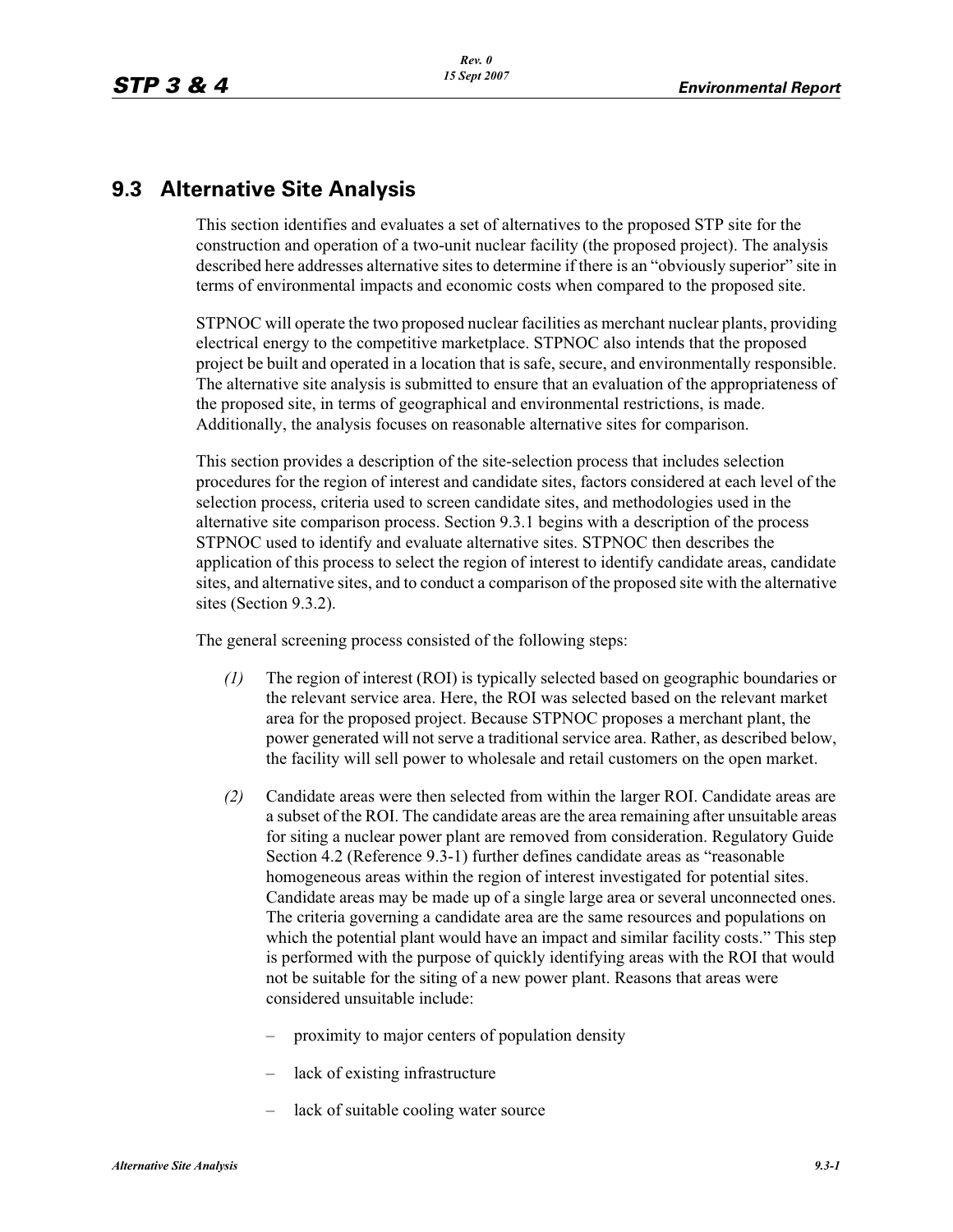- distance to transmission lines
- unsuitable topographic features (e.g., mountains, marshes, fault lines)
- potential to impact valuable agricultural, residential, or industrial areas
- potential to impact dedicated land-use areas (e.g., parks, historical sites, wilderness areas, testing grounds)
- conflicts with land-use planning programs or other restrictions established by State, county, or local governments
- *(3)* Potential sites are identified within the candidate area. These sites are identified using the candidate area criteria. During this step, STPNOC reviews attributes in some detail. Additionally, potential sites may be identified based on positive attributes. For example, a site is identified because it meets the need for ample water, transmission facilities and load centers, or infrastructure. The goal of this step is to identify a list of potential sites within the candidate area.
- *(4)* A set of candidate sites is then identified from the list of potential sites and further scrutinized to refine it to a list of alternative sites warranting further evaluation. The candidate sites selected meet the minimum seven candidate site criteria in NUREG 1555 (Reference 9.3-2):
	- Consumptive use of water does not cause significant adverse effects on other users.
	- The proposed action will not jeopardize Federal, State, and affected Native American tribal listed threatened, endangered, or candidate species or result in the destruction or adverse modification of critical habitat.
	- There will not be any potential significant impacts to spawning grounds or nursery areas of populations of important aquatic species on Federal, State, and affected Native American tribal lists.
	- Discharges of effluents into waterway will be in accordance with Federal, State, regional, local and affected Native American tribal regulations and will not adversely impact efforts to meet water-quality objectives.
	- The will be no preemption of or adverse impacts on land specifically designated for environmental, recreational, or other special purposes.
	- There will not be any potential significant impact on terrestrial and aquatic ecosystems, including wetlands, which are unique to the resource area.
	- No other significant issues preclude use of the site.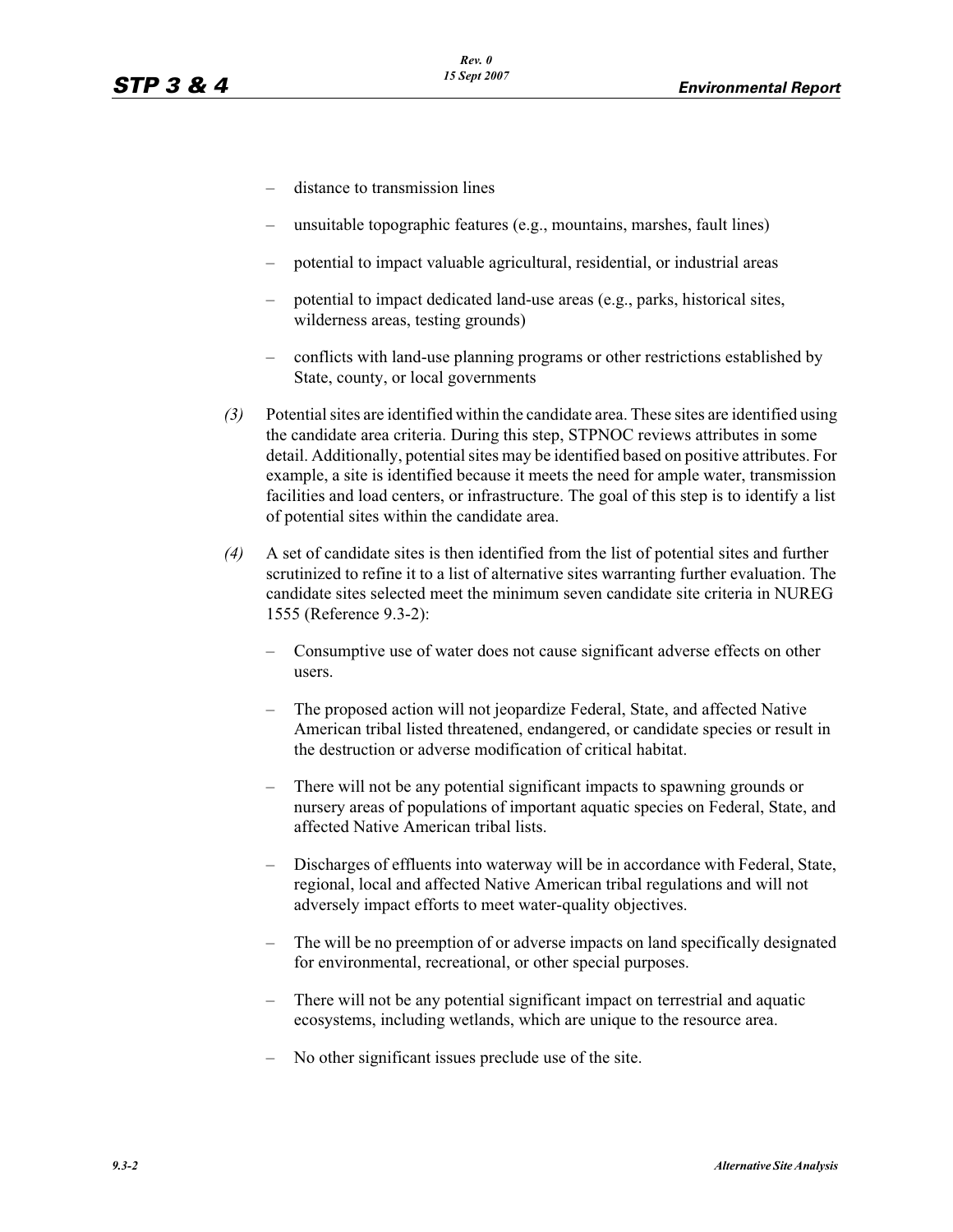*(5)* Using the data gathered and analyzed for each site, the alternative sites were compared against the proposed STP site. The proposed site was originally selected in accordance with the special case in NUREG-1555 (Reference 9.3-2):

"…there will be special cases in which the proposed site was not selected on the basis of a systematic site-selection process. Examples include plants proposed to be constructed on the site of an existing nuclear power plant previously found acceptable on the basis of a NEPA review and/or demonstrated to be environmentally satisfactory on the basis of operating experience, and sites assigned or allocated to an applicant by a State government from a list of State-approved power-plant sites. For such cases, the reviewer should analyze the applicant's site-selection process only as it applies to candidate sites other than the proposed site, and the site-comparison process may be restricted to a site-by-site comparison of these candidates with the proposed site."

As described in section 9.3.1, sites with existing nuclear facilities were given preference in the review because co-located sites offer many environmental, construction and cost benefits. The proposed site was also compared against undeveloped or industrial sites to ensure that such sites were not environmentally preferable or obviously superior to the Proposed STP site. Preference was also given to sites to which access could be reasonably obtained.

The following factors influenced the decision to give preference to sites with existing nuclear facilities:

- - Co-located sites offer existing infrastructure and have an the benefit of an established operating history.
- - The environmental impacts of an existing unit are known and the impacts of a new unit should be comparable to those of the operating nuclear plant.
- - Site physical criteria important in determining site suitability, primarily geologic/seismic suitability, have been characterized at existing sites.
- -Transmission is available and the existing sites have nearby markets.

The alternative site comparison process used was based on the guidance outlined in NUREG 1555 (Reference 9.3-2):

"The review involves a two-part sequential test for obvious superiority. The first stage of the test determines whether there are environmentally preferred sites among the alternative sites. The second stage of the test considers economics, technology, and institutional factors among the environmentally preferred sites to see if any is obviously superior to the proposed site. If there is no environmentally preferred or obviously superior site, the proposed site prevails."

The environmental impacts of the alternative sites are compared against the impacts for the proposed site to determine if any of the sites are environmentally preferable. Each site is compared with the proposed site. If, based on an evaluation of the reconnaissance-type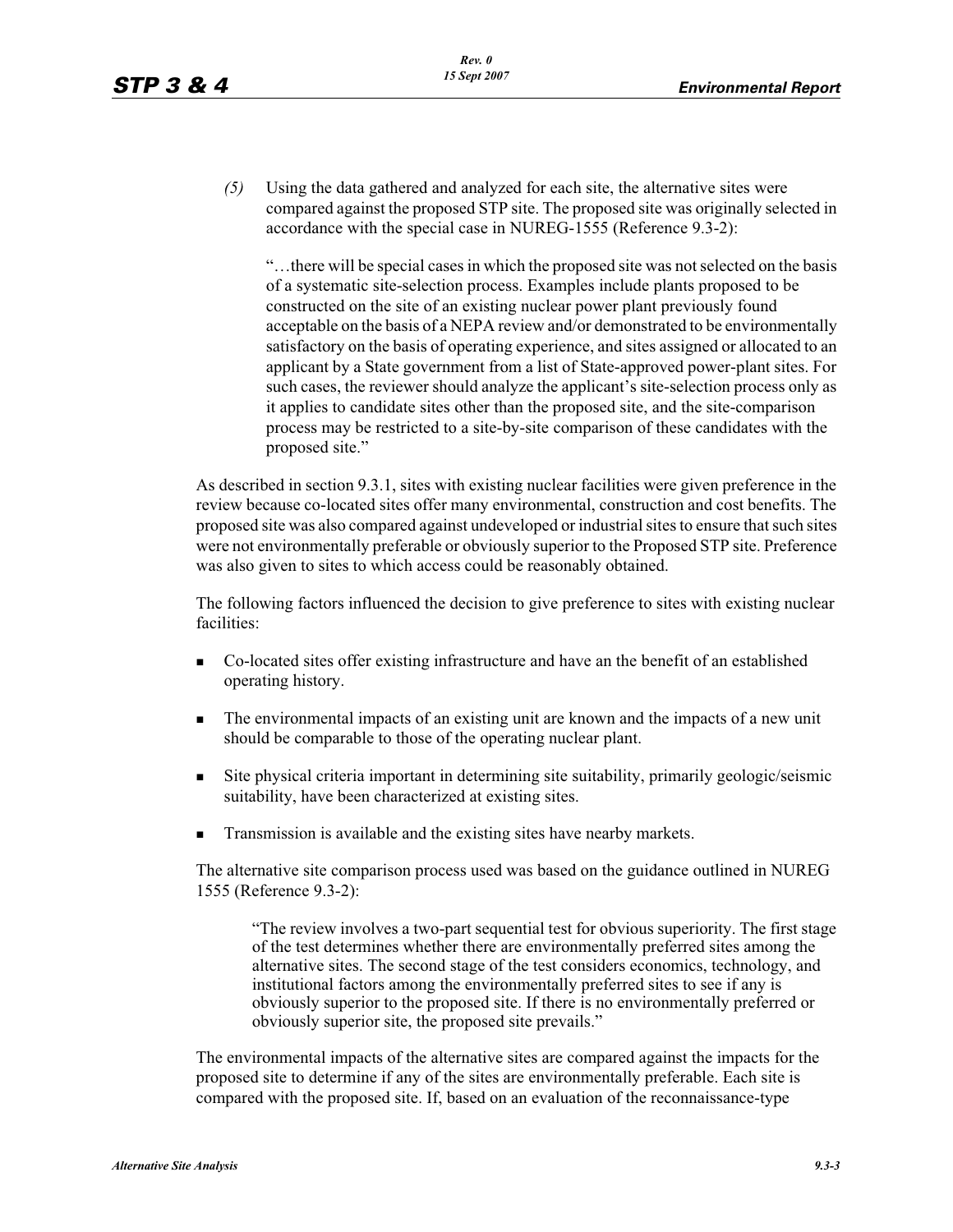information, an alternative site does not appear to be environmentally preferable, it is not further considered.

- *(6)* The comparison process then follows these steps, if necessary:
- -Additional evaluation factors

Where the remaining alternative site impacts appear to be environmentally comparable to the proposed site (using criteria from Section 9.3 III), additional factors are applied. NUREG-1555 (Reference 9.3-2), Section 9.3 provides:

"When one or more environmentally preferable alternative sites are identified, the scope of this review should be extended, using benefit-cost techniques and other procedures to determine if any environmentally preferable site can be shown to be obviously superior to the applicant's proposed site."

-Apply additional evaluation criteria

Any alternative sites that appear comparable are compared against the proposed site through application of the socioeconomic criteria outlined in NUREG-1555 (Reference 9.3-2), Table 9.3.2. Using the "site-by-site" comparison analysis in NUREG-1555 (Reference 9.3-2), remaining alternative sites are compared to the proposed STP site. NUREG-1555 (Reference 9.3-2) provides:

"An 'environmentally preferred' alternative site is a site for which the environmental impacts are sufficiently less than for the proposed site so that environmental preference for the alternative site can be established."

Apply "Obviously Superior" analysis

If an alternative site is deemed environmentally preferable to the proposed site, NUREG 1555 (Reference 9.3-2) explains the procedure for obvious superiority:

"When such a determination is made, the reviewer should conduct a benefit-cost balance and comparison of the estimated costs (environmental, economic and time) of completing construction of the proposed plant at the proposed site and at the environmentally preferable site or sites. The reviewer should use the results of this benefit-cost balance to determine if any environmentally preferable site can be shown to be obviously superior to the applicant's proposed site."

This portion of the evaluation considers factors other than the environmental impacts at the proposed and alternative sites. The factors to be considered include:

- facility costs for any sites identified as being environmentally preferable
- institutional constraints, as they affect site availability
- additional public concerns

Figure 9.3-1 shows this process applied to the sites within the region of interest.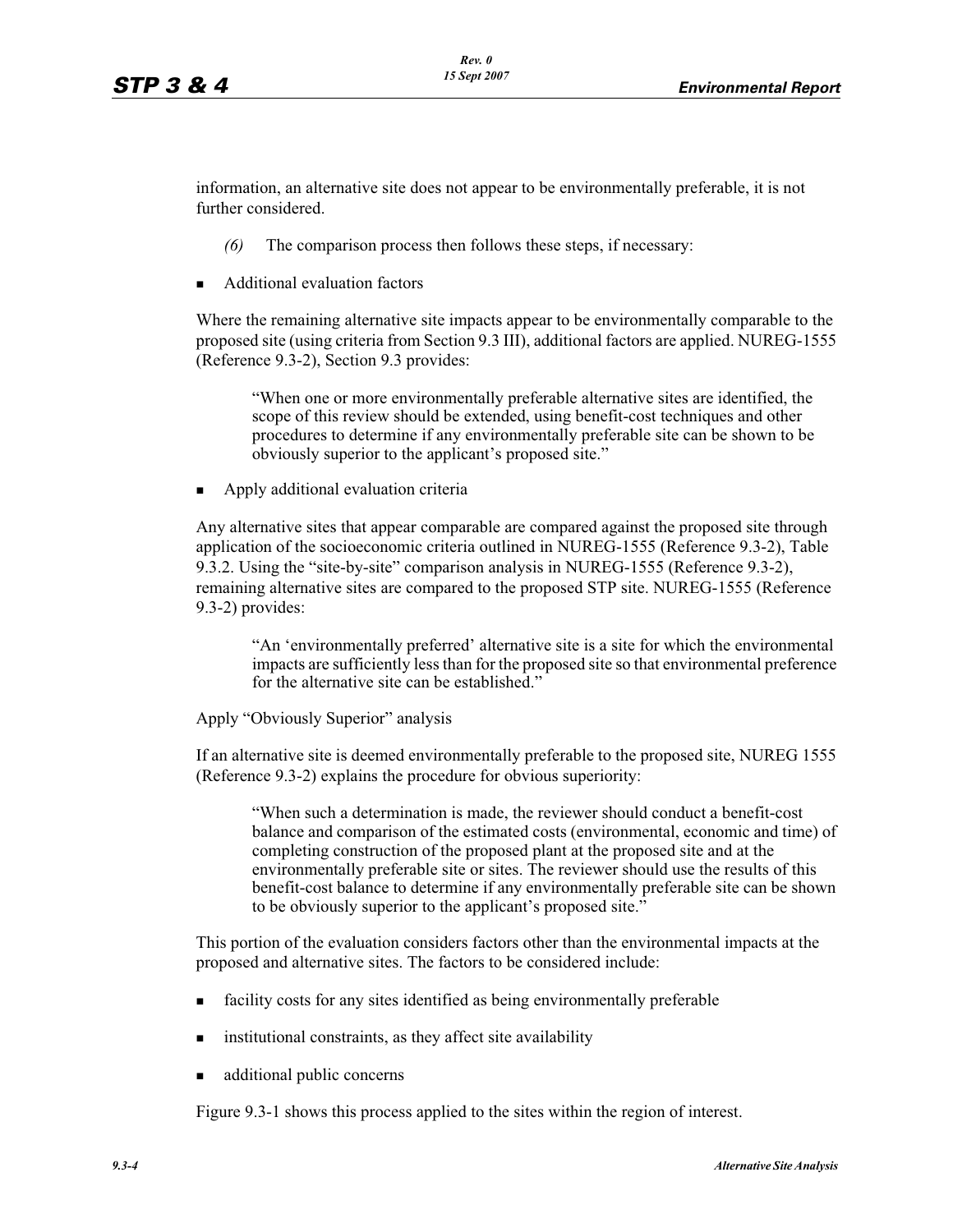#### *Alternative Site Identification Process*

STPNOC did not select the Proposed STP site on the basis of a systematic process. It relied on the exception in NUREG 1555 (Reference 9.3-2) that allows an applicant to select, or give preference to, an existing nuclear plant site. However, STPNOC also compared the environmental impacts of a new plant at the Proposed STP site and alternative sites in the region of interest. This section describes that comparison process. Figure 9.3-1 illustrates the process.

#### **9.3.1.1 Region of Interest**

The ROI for this application is Electric Reliability Council of Texas (ERCOT). As noted in Chapter 8, ERCOT is the regional transmission operator for most of eastern Texas. In addition to ensuring reliability of the transmission grid, ERCOT also manages the power market. ERCOT's transmission grid is unique from other regional grids: because there are limited interties to connect the grid with other systems, most of the power generated in the region must be used within ERCOT.

The size and environmental diversity of ERCOT also provide a large, manageable area from which to draw candidate areas and potential alternative sites. ERCOT supplies power to three major metropolitan areas, Houston, Dallas-Fort Worth, and Austin. These areas are characterized by densely populated urban areas, surrounded by sprawling suburbs. Once outside these cities, however, the population dwindles and becomes rural in nature; agriculture and small manufacturing are the key industries. The urban landscape gives way to rolling hills and flat grasslands.

ERCOT was also selected as the ROI because the power generated by STP 3  $\&$  4 will be sold to customers within the region.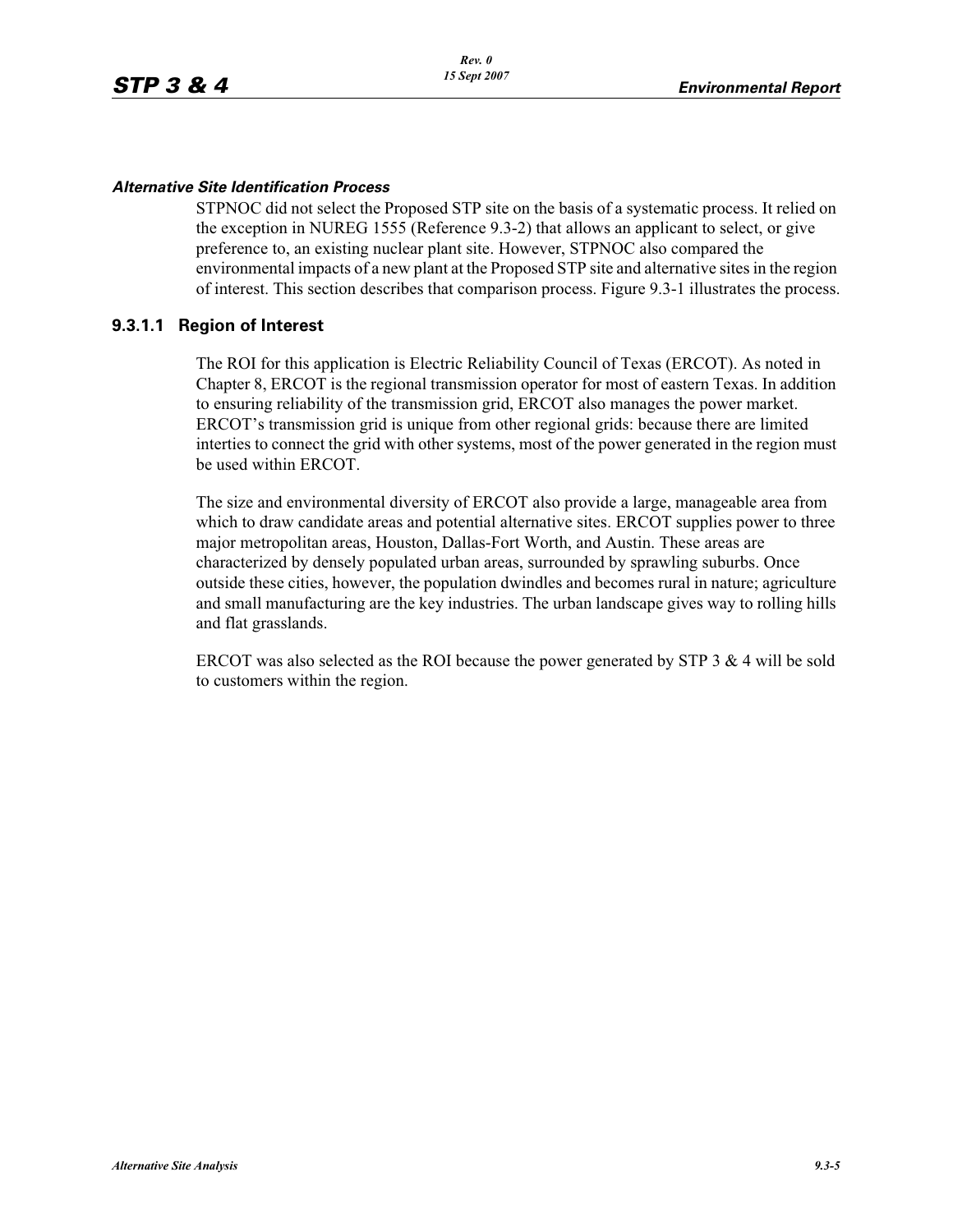#### **9.3.1.2 Candidate Areas**

The three major load centers in ERCOT - Houston, Dallas-Fort Worth, and Central Texas are logical areas from which to draw candidate sites. These cities form a rough triangle of intensely urban cities that transition quickly into rural, undeveloped country. This triangle forms the "candidate area" from which STPNOC could draw potential sites for comparison with the proposed STP site. The necessary infrastructure, cooling water supply, and transmission lines are all well supported in the area. There are no reasons to consider the area unsuitable; for example seismic activity is low throughout the area, and important land resources lie along the outer boundaries of the area.

From an independent power generation standpoint, this area provides sufficient growth in demand along with adequate transmission capability to justify investment in a new nuclear power plant. Electric generation in Texas is deregulated, meaning power generation companies assess the level of demand for electricity, current and projected wholesale prices, the existing fleet of generators that supply electricity, available generation technologies, costs of fuel, and other factors in deciding whether to develop a new generation project, the technology to use, and where to site a plant or plants (ERCOT 2006, Reference 9.3-3). These decisions are not governed by a central regulatory body, but are economic decisions by the power generator. As a result, the decision to build and operate a new generation facility belongs solely with the generating company. Each decision, then, is based on market factors (e.g. demand, availability of transmission, availability of market). The candidate area provides a rapidly growing marketplace with growing demand, as well as diverse environmental and socioeconomic characteristics.

Other potential candidate areas (for example, west Texas) would include the areas outside the rough triangle formed by these three load centers (Figure 9.3-2). STPNOC considered this option, but determined that areas outside of the candidate area would be unsuitable for a the following reasons:

- - Transmission outside the candidate area is relatively undeveloped, and distances from potential sites to transmission lines are significant. Larger 345 kV transmission lines do not currently serve most of the areas outside of the candidate area. New transmission lines and corridors to the load centers would need to be constructed if a new nuclear plant were constructed in most locations outside the candidate area. Even if a new plant were constructed near one of the few 345 kV lines outside of the candidate area, there are relatively long distances from the other areas (for example, west Texas) to the large load centers that form the triangle. The project would incur higher transmission costs as well as cause greater environmental impacts. Figure 9.3-2 shows transmission lines in relation to the candidate areas.
- - Suitable cooling water sources such as reservoirs have not been developed outside the candidate area. These areas have relatively arid climates compared to the candidate area, and evaporation rates are high. Surface water and groundwater sources are limited to rivers and small, localized aquifers; they are mainly developed for local municipal use and irrigation. The development of such sources in this area would increase the cost and environmental impact of the project when compared to the candidate area.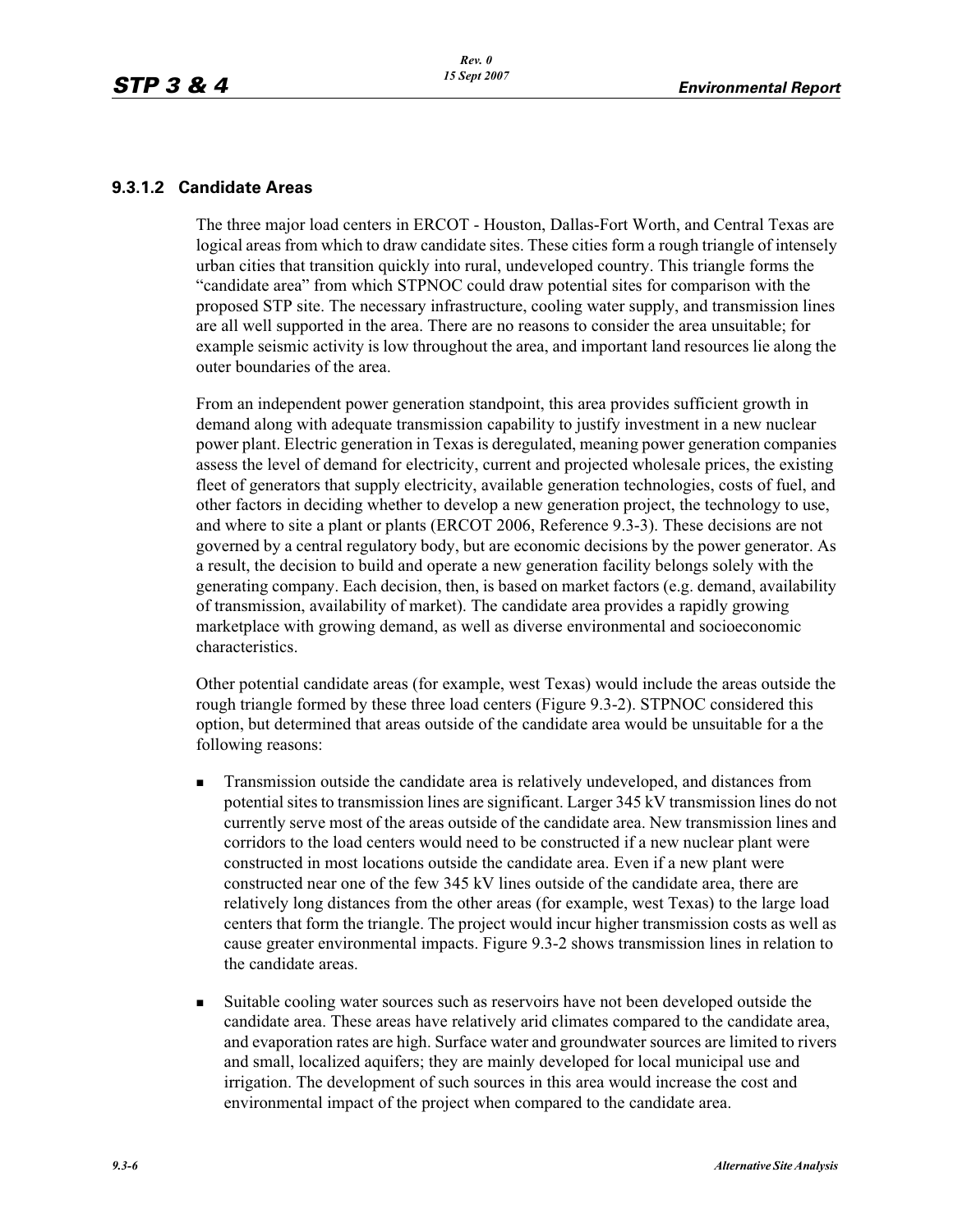## **9.3.1.3 Screening of Potential Sites**

Potential sites are considered using attributes similar to those used to assess candidate areas. STPNOC eliminated sites that lacked suitable cooling water sources and appropriate infrastructure (such as roads and railroads). The length and extent of transmission line construction were also considered. If, for example, sites that would require new transmission to distant substations or load centers were eliminated. STPNOC did not consider factors such as seismic activity or other topographic characteristics in selecting potential sites for comparison; the candidate area is generally flat with low seismic activity.

Because the candidate area is large, STPNOC included in its review sites that deserved special consideration, such as existing commercial nuclear sites, non-nuclear industrial sites that had developed, or had plans for, power facilities, and greenfield (undeveloped) sites. The rationale for narrowing the review of potential sites in this way is presented below.

#### **9.3.1.3.1 Potential Sites with Existing Nuclear or Non-Nuclear Power Facilities**

Construction of a new power plant at an existing commercial nuclear site or at a non-nuclear power plant site, offers several benefits:

## *Environmental Benefits*

- - Environmental conditions and impacts of the existing facility are generally known from monitored data generally collected over several years for air, water, ecology, and other environmental disciplines. Based on the knowledge accumulated over years of operation, there is a reasonable basis for assumptions about the environmental impacts of a new plant. In general the environmental impacts from existing units have been shown to be small, and it is reasonable to conclude that the impacts from the new units would also be small when compared to an undeveloped site.
- - Construction of new transmission corridors may be avoided if the existing transmission system (lines and corridors) can accommodate the increased power generation. This could substantially reduce environmental impacts associated with construction of the new plant.
- - In general, the location for new units would be on land disturbed by the construction of existing units. The land use would be largely industrial.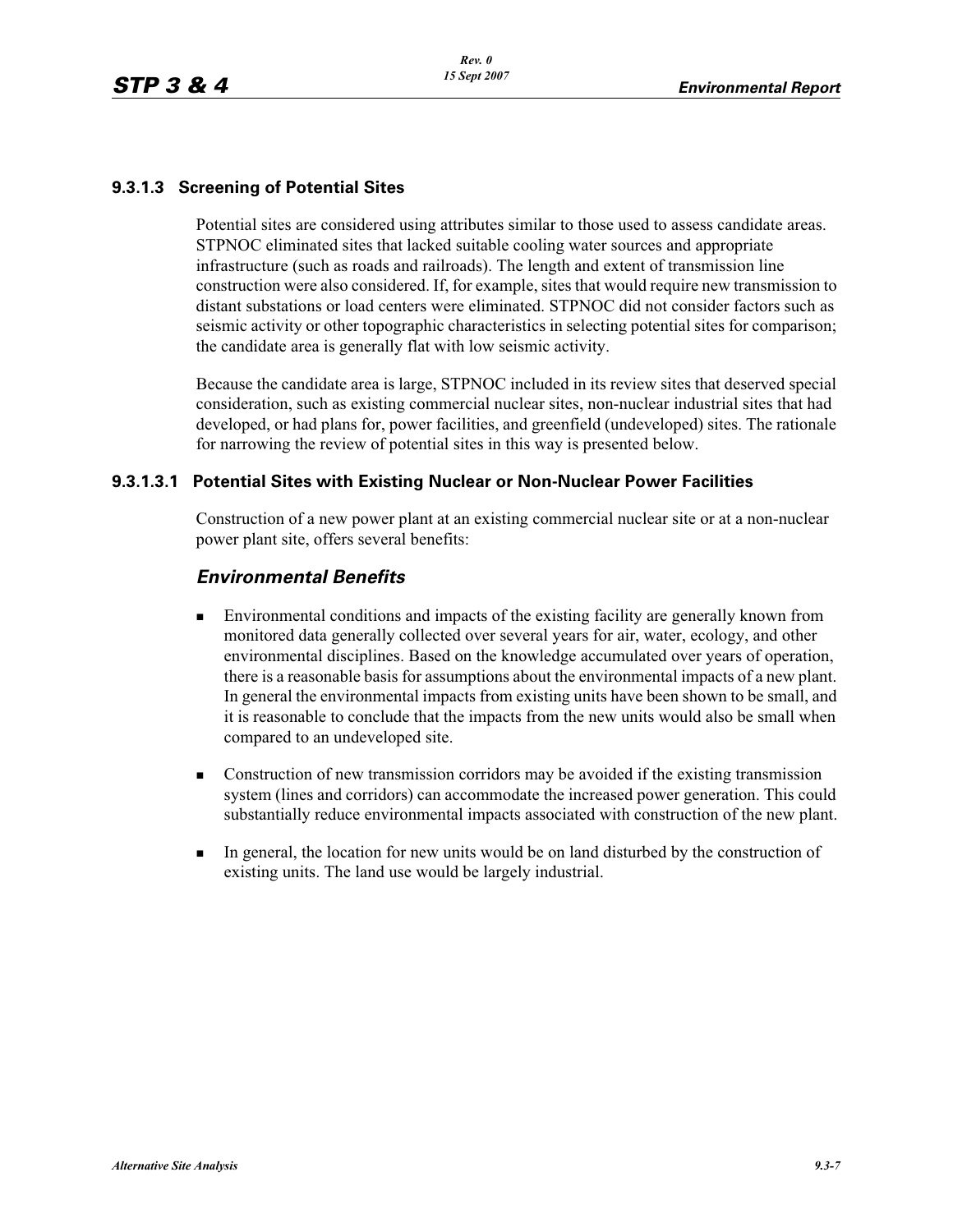## *Constructability and Cost Benefits*

- - Site physical criteria, including geologic/seismic suitability, have already been characterized.
- - Transmission corridors may be available for new construction, or could be expanded with minimal impacts.
- - Plant construction, operation, and maintenance costs would be reduced because of existing site infrastructure (e.g., roads, transmission lines, water source, intake/discharge system).

## *Other Benefits*

- - Infrastructure of existing sites enables ready access to nearby power markets and transmission grids.
- - Existing power plants usually have broad local acceptance and support. In the case of nuclear power facilities, community support has been an important aspect of co-locating a new nuclear plant.
- - Existing power plant sites have a ready source of construction experience, minimizing the impact of the large construction force necessary for a new nuclear facility.

## **9.3.1.3.2 Conclusions about Potential Sites with Existing Nuclear Facilities**

STPNOC reviewed existing nuclear potential sites to select candidate sites. There are two operating commercial nuclear sites within the candidate area: the two-unit Comanche Peak Nuclear Plant and the two-unit STP Plant near Bay City Texas. While the Comanche Peak site is an appropriate potential site, it may not be suitable for development by STPNOC. Comanche Peak's owner, TXU, recently announced plans to enlarge its own nuclear facility at the site, thus removing it from consideration by STPNOC.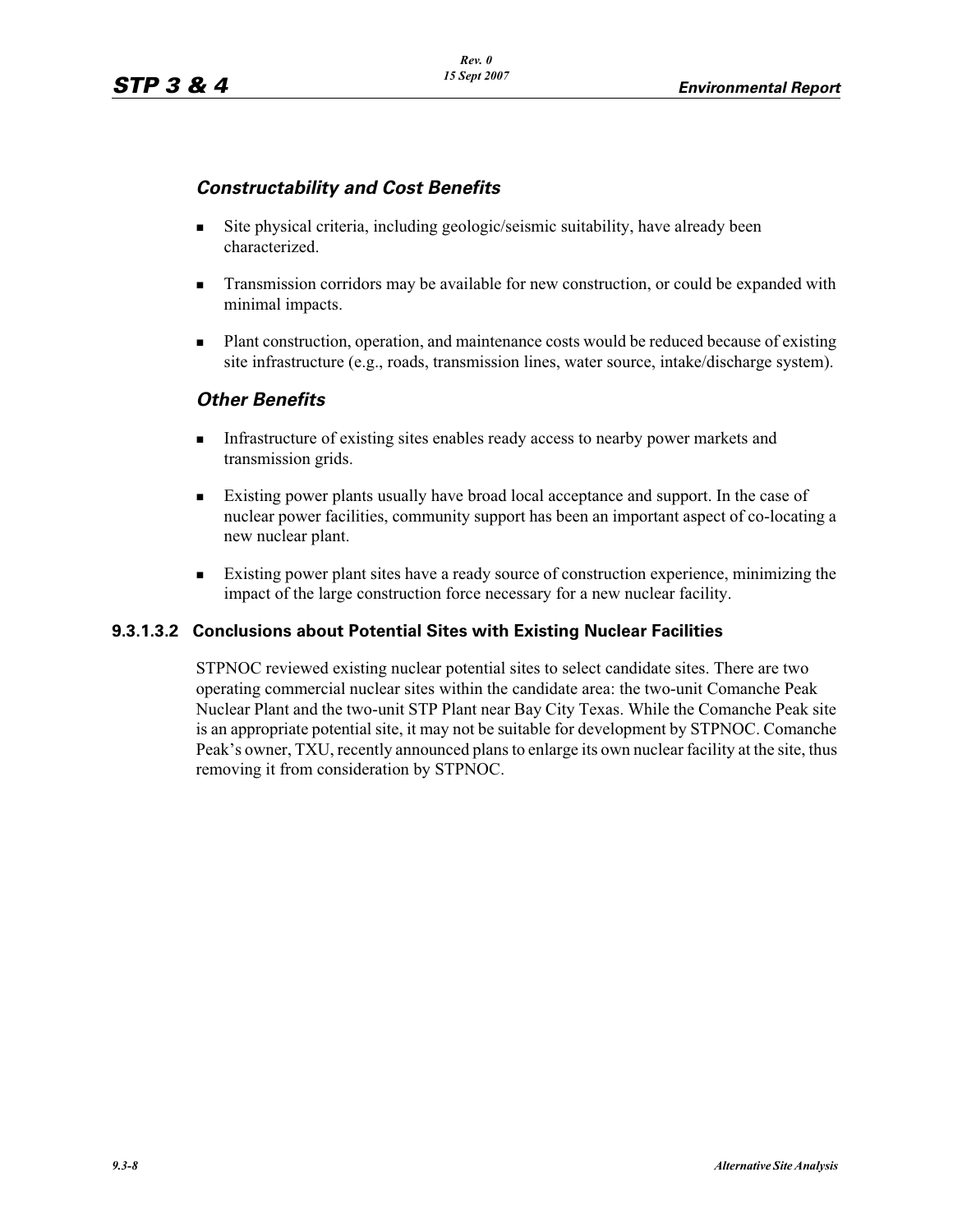## **9.3.1.3.3 Potential Sites without an Existing Nuclear Facility**

STPNOC's process to identify potential sites without an existing nuclear facility is similar to the process it used to identify its candidate area. Based on the criteria used for the selection of candidate areas, potential sites without an existing nuclear facility were excluded from the selection process if they were deemed unsuitable. STPNOC relied on information about existing sites without an existing nuclear facility, such as coal and natural gas generation facilities, and undeveloped greenfield and brownfield sites. Many of these types of sites were excluded because they were too close to population centers and other public services, or lacked suitable transmission or cooling water sources. After "deselecting" potential sites based on negative attributes, STPNOC then used the inverse of these attributes and focused on sites with ample land, well-developed transmission facilities, appropriate infrastructure, and suitable cooling water sources.

Of these remaining potential sites, STPNOC conducted reconnaissance reviews to identify sites that would be suitable for development of new nuclear generating capacity. Sites that had been previously considered for power plant development, including nuclear, were closely reviewed. They remain undeveloped, and are possible sites for review. Finally, STPNOC looked at a generic greenfield site, i.e. an undeveloped site that had had no previous industrial activity. This site was assumed to have favorable attributes for a potential site. For the purposes of comparison, STPNOC included a generic greenfield in its alternative site screening process.

STPNOC reviewed the remaining potential sites against candidate site criteria to screen out sites that might not be suitable candidate sites. The sites that met these criteria became the list of alternative sites for comparison with the proposed STP site. These sites are considered in Section 9.3.1.4.

#### **9.3.1.4 Screening to Identify Alternative Sites**

Each candidate site must meet certain basic criteria identified in NUREG 1555. Special consideration was given to sites with existing generation capacity, where the proposed plant could be co-located with the existing facility.

As noted in Section 9.3.1.3, sites with existing capacity generally meet the candidate site criteria. However, in some cases, STPNOC noted that additional capacity at a site may result in adverse cumulative effects. For example, locating a new nuclear plant at an existing facility may result in new transmission corridors or strain existing water resources. With these considerations in mind, STPNOC looked at candidate sites that had sufficient transmission, water availability, and land to co-locate a plant. It then chose a representative site for comparison, and carried that site forward as an alternative. This evaluation is discussed in more detail below.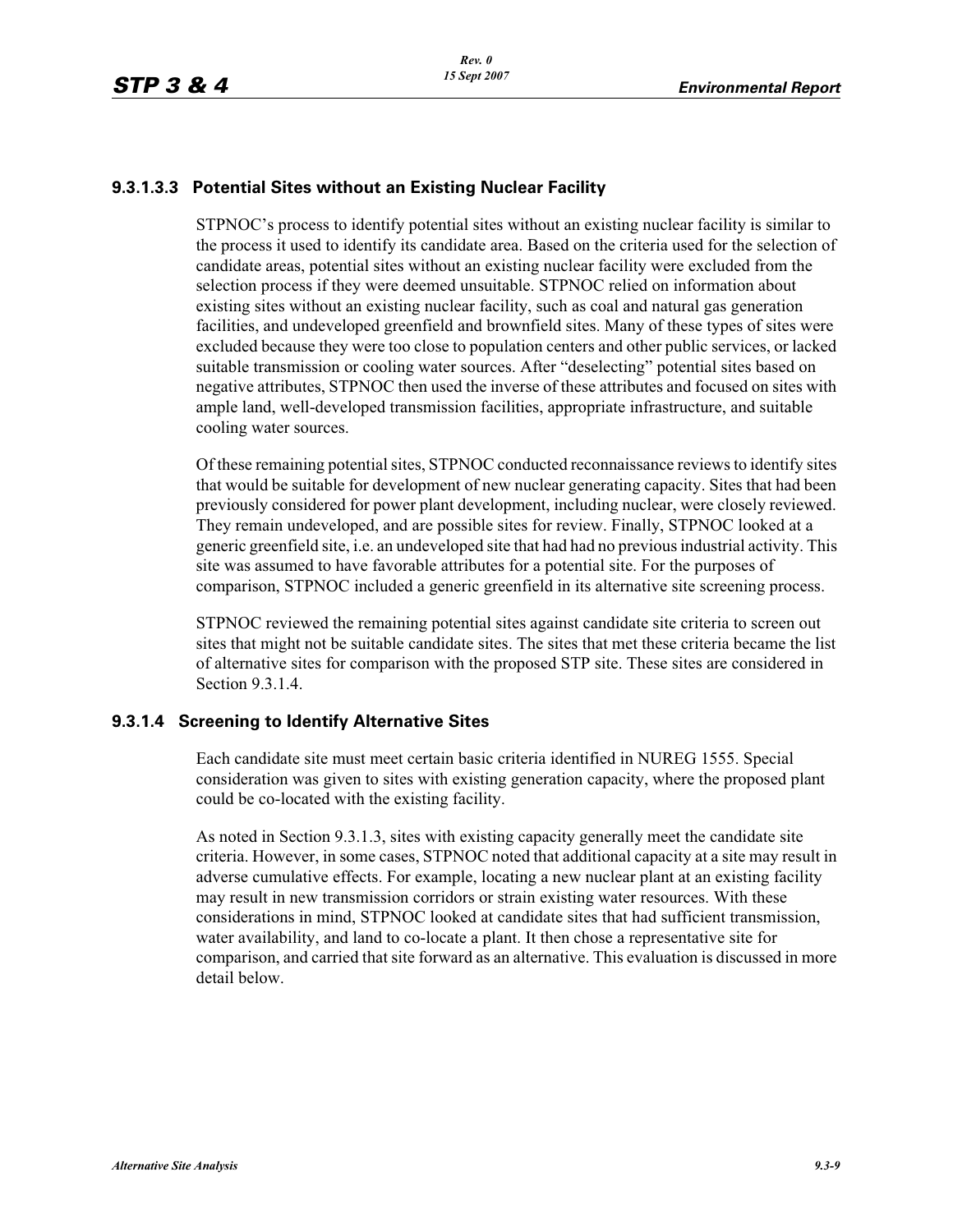## **9.3.1.4.1 Sites without Existing Nuclear Generating Facilities**

In reviewing sites without an existing nuclear generating facility, STPNOC divided the sites into three categories: greenfield sites, brownfield sites, and sites with existing fossil generation facilities. Within each category, STPNOC screened out those sites that were undesirable for a nuclear plant (e.g., lack of available space for a new nuclear plant, high population densities in the vicinity of the plant, etc.). Among the remaining candidates within each category, STPNOC selected that site which had characteristics that made it representative of the best sites from an environmental perspective. That site was then selected as an alternative site. While other sites might have been equally suitable as alternative sites, STPNOC did not identify any candidate sites that were obviously superior to selected alternative sites.

## **9.3.1.4.1.1 Greenfield Sites**

STPNOC evaluated both a generic greenfield site and actual greenfield sites. The results of this evaluation are discussed below.

#### **9.3.1.4.1.1.1 Generic Greenfield Sites**

As noted above, STPNOC considered a generic greenfield as a potential site. This generic greenfield site provides a bounding site from which to consider environmental impacts of the other candidate sites. A greenfield site is a location that has not previously been developed for any use. The NRC has noted that the general environmental impact of new nuclear construction on a greenfield site is generally severe (USNRC 1996, Reference 9.3-4), and greater than the impacts associated with construction and operation of a facility at an existing facility. However, for the purposes of this site analysis, STPNOC reviewed the possible general impacts of a greenfield site.

STPNOC assumed that the greenfield site would be located in an area that met the siting criteria of 10 CFR 100. As a result the characteristics of the site could be largely rural, or at least in an area with low population in the candidate area. For the purposes of this analysis, STPNOC further assumed that the site would be near a possible supply of cooling water similar to those available at the proposed STP site. For example, water could be possibly obtained from Matagorda Bay, the lower Colorado River Basin, or the Gulf of Mexico. STPNOC further assumed that the site would consist of at least 500 - 1000 ac to accommodate construction and operation needs (for comparison, construction of the STP units would disturb approximately 770 acres, with 90 acres permanently dedicated to new units and their supporting facilities). STPNOC also assumed that a supply of cooling water would be available from similar sources to the proposed STP site. Additionally, STPNOC assumed that the general environmental considerations associated with construction and operation at a greenfield site would be similar to those discussed in NUREG 1555 (Reference 9.3-2) and Chapters 4 and 5 of this ER. The generic greenfield site was not carried forward as an alternate site for several reasons, discussed below.

STPNOC assumed that the hydrology of the greenfield sites would be generally similar to the alternative sites selected, and that water use would be driven by the construction and operational water use described in Chapters 4 and 5 of this ER. However, water rights in Texas must be purchased, and distribution is governed by water districts throughout the state. As a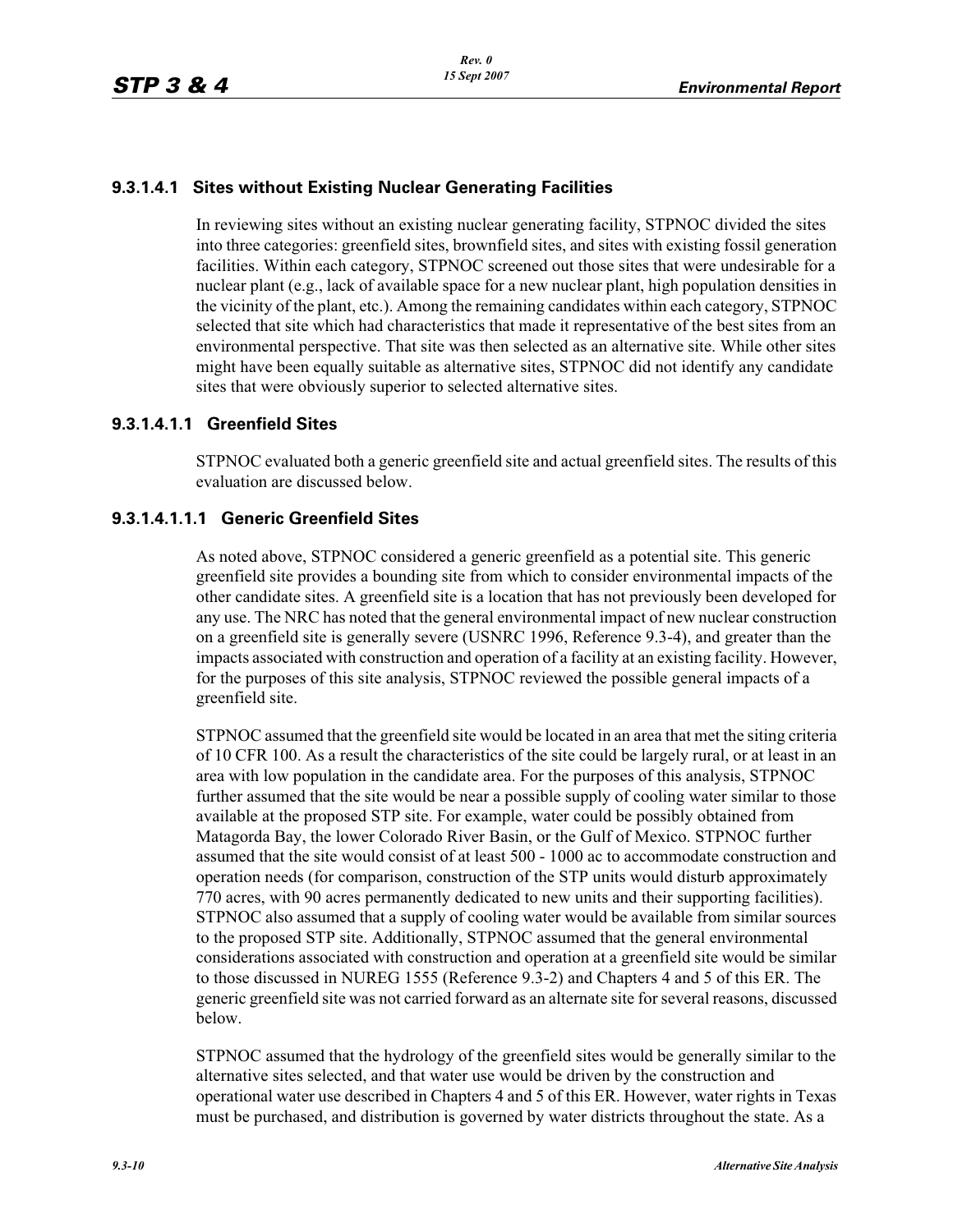result, STPNOC further assumed that water rights would need to be purchased along with the available land, increasing the cost and complexity of the project.

Construction impacts would be greater at a potential greenfield site, when compared to the proposed STP site. For example, construction of STP Units  $3 \& 4$  will use much of the existing infrastructure used at the existing facility. STPNOC assumed that similar infrastructure would not be available at the greenfield site.

Aesthetic impact would be greater than similar impacts at the proposed site. In its analysis, STPNOC predicted that the environmental impacts of construction and operation would be similar to those described in Chapters 4 and 5 of this ER, except that much of the existing infrastructure would have to be developed to access the site. Additionally, large areas of land would be cleared, graded and modified to accommodate construction and operation.

Impacts to terrestrial and aquatic resources at a generic greenfield site would likely be greater than the impact at the proposed site (USNRC 1996, Reference 9.3-4). STPNOC identified impacts to the terrestrial and aquatic resources based on the descriptions of similar impacts to resources in Chapters 4 and 5 of this ER. For example, large undeveloped forest or grassland habitats could be permanently displaced by development on a greenfield site. STPNOC further assumed that no endangered or threatened species were present at the site, and that the impacts during construction would temporarily disturb most aquatic habitats, while permanently disturbing some forest and open areas.

Impacts to land use are expected to be generally more adverse at a greenfield site when compared to the proposed site. Given the assumption that the land use in the area would be largely recreational or agricultural, changes in the land use at the site would likely be permanent. STPNOC assumed that some transmission interconnection would be required for operation of a new plant at a greenfield site. Impacts to the environment from construction of these lines are assumed to be greater than the impacts at an existing or planned power plant site (USNRC 1996, Reference 9.3-4). Construction of new corridors generally requires clearing, grubbing, and other construction, which would cause greater impact at the greenfield site than at the proposed site or other alternatives, depending on mitigation strategies and corridor location.

In summary, the environmental impacts of locating a new nuclear power plant at a generic greenfield site would be equal to or greater than the impacts of locating a new nuclear plant at STP. Therefore, generic greenfield sites were screened from further analysis.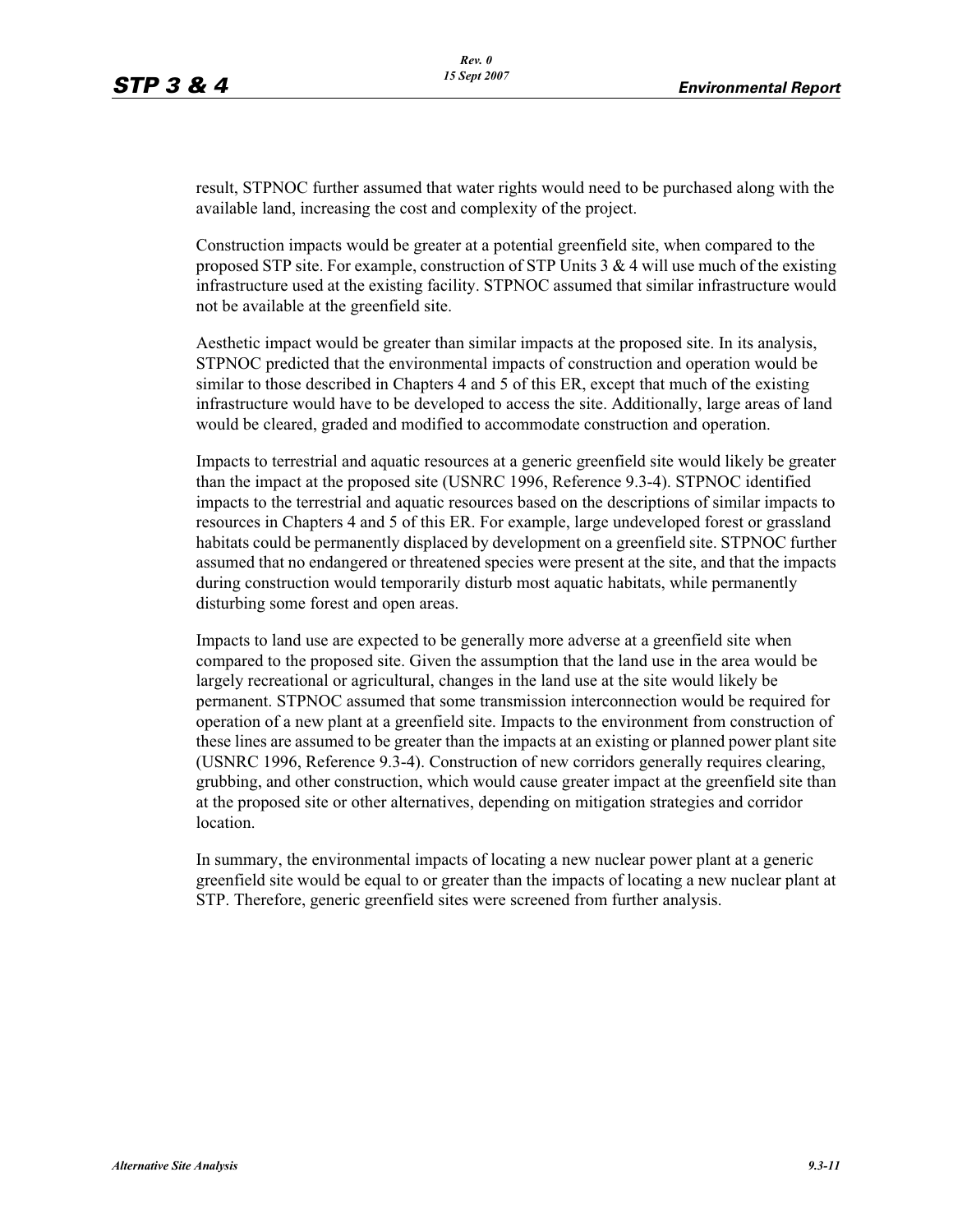## **9.3.1.4.1.2 Actual Greenfield Sites**

Many of the potential greenfield sites are not owned by STPNOC or by the owners of STP. In these cases, STPNOC assumed that the land, or access to it (including any ROW easements), would have to be obtained from one or more third parties, or that would be required to enter into a joint venture with third parties. An undeveloped site would require 500 to 1,000 acres (200- 400 hectares), including an exclusion area (USNRC 1996, Reference 9.3-4). Purchase of adequate water rights would also be necessary. Acquisition of these "resources" could increase the cost of construction when compared to the availability of land, water, and ROW easements at the proposed STP site.

One "greenfield" was carried forward for review: The Allen's Creek site has not been developed, but was once considered for construction of a nuclear power plant. This site was considered an appropriate alternative because the NRC once prepared a final environmental statement on the site (USNRC 1975, Reference 9.3-5), and land use at the site has not changed significantly. Additionally, the Allen's Creek site was determined to be representative of the best greenfield sites in terms of its environmental impacts. Therefore, the Allen's Creek site was selected as an alternative site.

#### **9.3.1.4.1.3 Brownfield Sites**

The selection of an industrial site may mitigate the environmental impacts of a new nuclear plant when compared to a greenfield site. STPNOC assumed that the environmental impacts of additional infrastructure and land and water acquisition would be roughly equivalent to those described for a greenfield site because the necessary infrastructure for a power plant, suitable cooling water, and additional transmission facilities may need to be developed. A number of candidate sites were screened out for various reasons, such as population density in the vicinity of the plant, lack of available space for new plants, the existing uses are incompatible with a new nuclear plant (e.g., proximity to natural gas lines), and alternative plans already exist for further development of the site. However, one industrial facility an abandoned lignite mine at the Malakoff site has the available land and infrastructure to support a potential nuclear power facility. Further, environmental reviews show that impacts would be less than those at a greenfield while representative of similar sites. Finally, the Malakoff site was determined to be representative of the best brownfield sites in terms of its environmental impacts. Therefore, the Malakoff site was selected as an alternative site.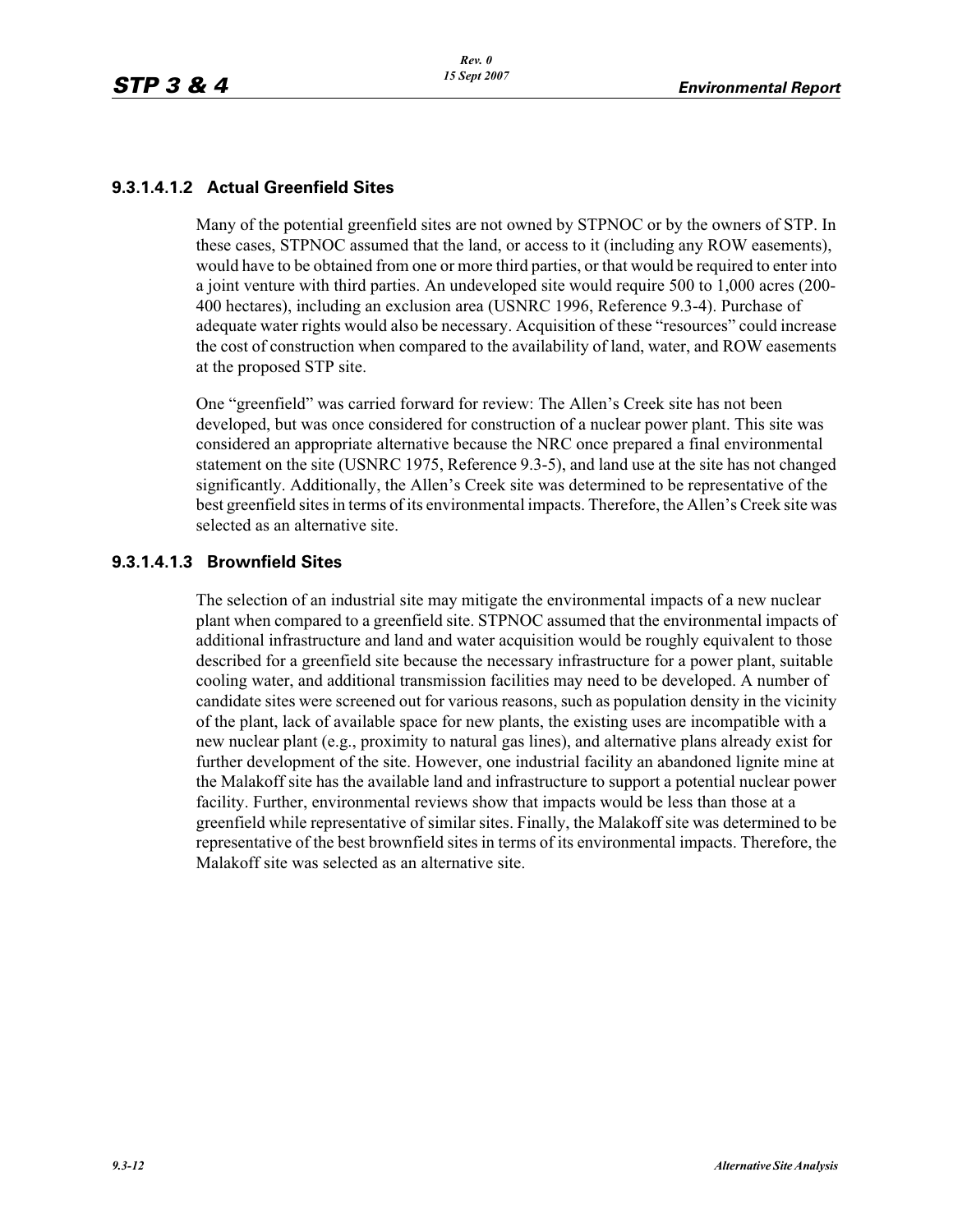## **9.3.1.4.1.4 Existing Fossil Generation Sites**

The selection of an existing fossil generation site may mitigate the environmental impacts of a new nuclear plant when compared to a greenfield or brownfield site. However, a number of candidate sites were screened out for various reasons, such as population density in the vicinity of the plant, lack of available space for new plants, and alternative plans already exist for further development of the site. One existing fossil generation site (at the Limestone site) has the available land and infrastructure to support a potential nuclear power facility, and environmental reviews show that impacts would be less than those at a greenfield site. Additionally, the Limestone site was determined to be representative of the best fossil generation sites in terms of its environmental impacts. Therefore, the Limestone site was selected as an alternative site.

#### **9.3.1.5 Conclusions Regarding Candidate Sites**

STPNOC chose three alternative sites from the candidate sites for the purpose of comparison with the proposed site:

- - The existing 1,700 MWe Limestone Electric Generating Station is located about 140 miles northwest of Houston. The Limestone facility is an operating coal-fired power plant in east central Texas, in the middle of a rough triangle formed by the Dallas-Fort Worth, Houston, and Austin metropolitan areas.
- - The Allen's Creek greenfield site is located about 40 miles west of Houston. It is a true greenfield site. It was once considered for a nuclear plant and cooling lake, but plans for the plant were abandoned. Currently, property along the proposed reservoir is still owned by a STPNOC partner; the planned 9,500 acre reservoir and accompanying water rights are now owned by the City of Houston and the Brazos River Authority (BRA). The reservoir has not yet been built.
- - The Malakoff Brownfield site is located in Henderson County, about 60 miles southeast of Dallas. This site was originally planned for a coal-fired plant, and was once a lignite mine. While it is considered a brownfield for the purposes of continuing review, it is more closely described as a former industrial non-nuclear site.

These alternative sites represent the best available alternative sites in terms of their environmental impacts as well as the diverse geographic and environmental areas in which they are located.

## **9.3.2 Alternative Site Review**

The proposed site is reviewed at length in this environmental report. However, it is also reviewed here for comparison against the three alternative sites. This section reviews other alternative sites based on the selection criteria and review topics suggested in NUREG-1555 (Reference 9.3-2). The object of the analysis is to consider whether any of the alternative sites are "obviously superior" to STP. STPNOC generally reviewed these alternative sites with the following topics in mind:

hydrology, water quality, and water availability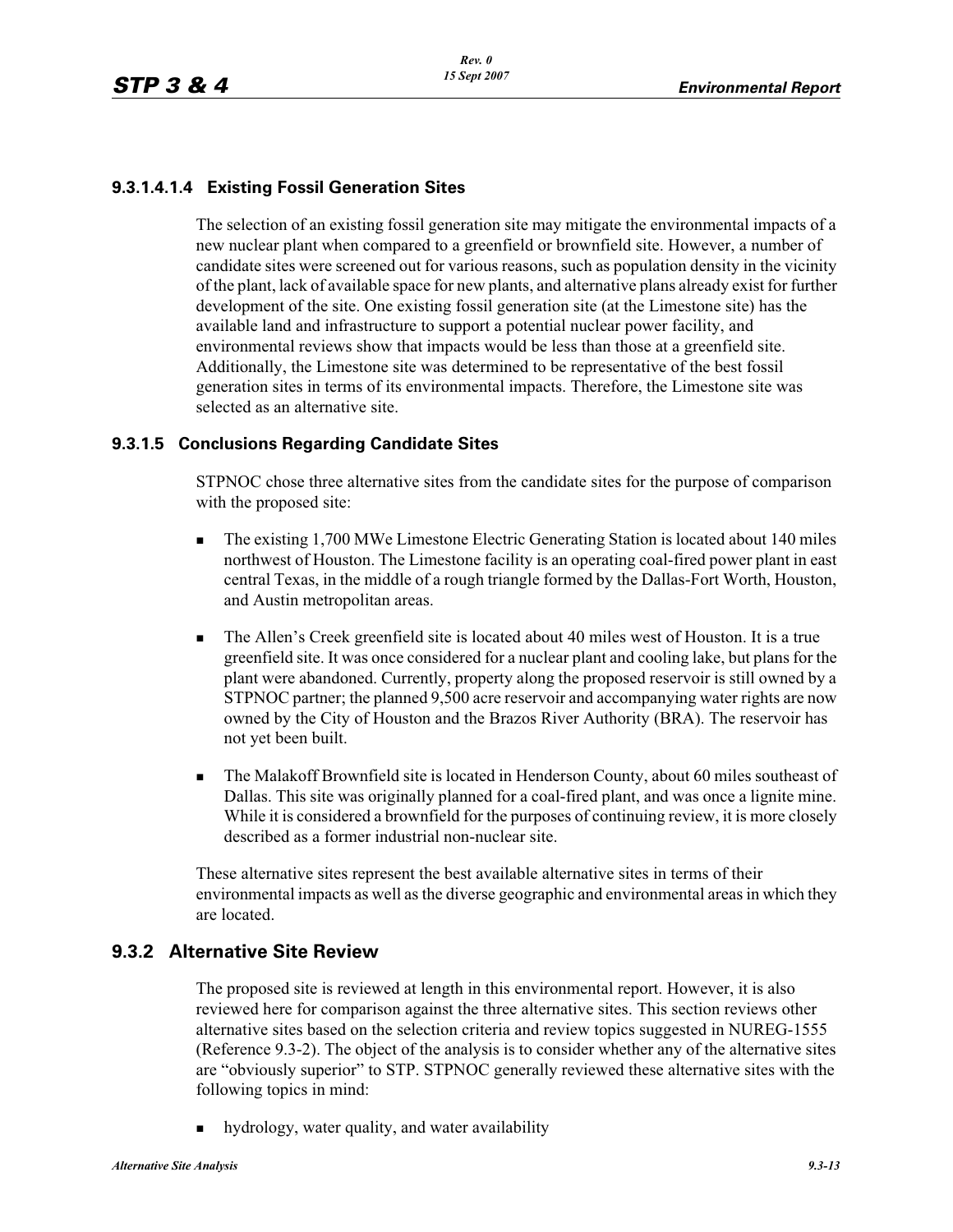- aquatic biological resources, including wetlands, wetland buffers, essential fish habitat, and endangered species
- terrestrial resources, including endangered species, and areas requiring special consideration
- land uses and transmission corridors
- socioeconomic factors, including aesthetics, archaeological and historic preservation, and environmental justice
- population distribution and density
- air quality

Other categories of review, such as radiological health and postulated accident scenarios would likely not vary from site to site. Table 9.3-3 shows the results of the comparison.

#### **9.3.2.1 Limestone Electric Generating Station Site**

The Limestone Electric Generating Station (Limestone) is a two unit lignite-and-coal-fired electric generating facility with a combined capacity of 1,700-MWe (NRG 2006, Reference 9.3-6). The site is located in eastern Limestone County, at its junction with Freestone and Leon Counties, about 2.5 miles southeast of Farrar and 8 miles north of Jewett (ENSR 2004, Reference 9.3-7). The city of Waco, TX is on the edge of the 50 mile radius.

## **9.3.2.1.1 Land Use Including Site and Transmission Line Rights-of-Way**

The Limestone plant encompasses about 4,346 acres. The two generating units are centrally located in the main plant area. The main plant is divided into northern and southern portions by railroad spurs along the south side of the bottom ash cooling impoundment. The solid waste disposal area (SWDA) occupies the eastern half of the property. A 28-acre switchyard is also located at the plant site. The rest of the site is primarily occupied by undeveloped land (ENSR 2004, Reference 9.3-7).

The region surrounding the Limestone plant site is a rural area that consists primarily of undeveloped agricultural property with surface lignite mining operations to the south and east ENSR 2004, Reference 9.3-7). In 2002 approximately 85 percent total land acreage was devoted to farming within the 6 mile radius (USDA 2004, Reference 9.3-8).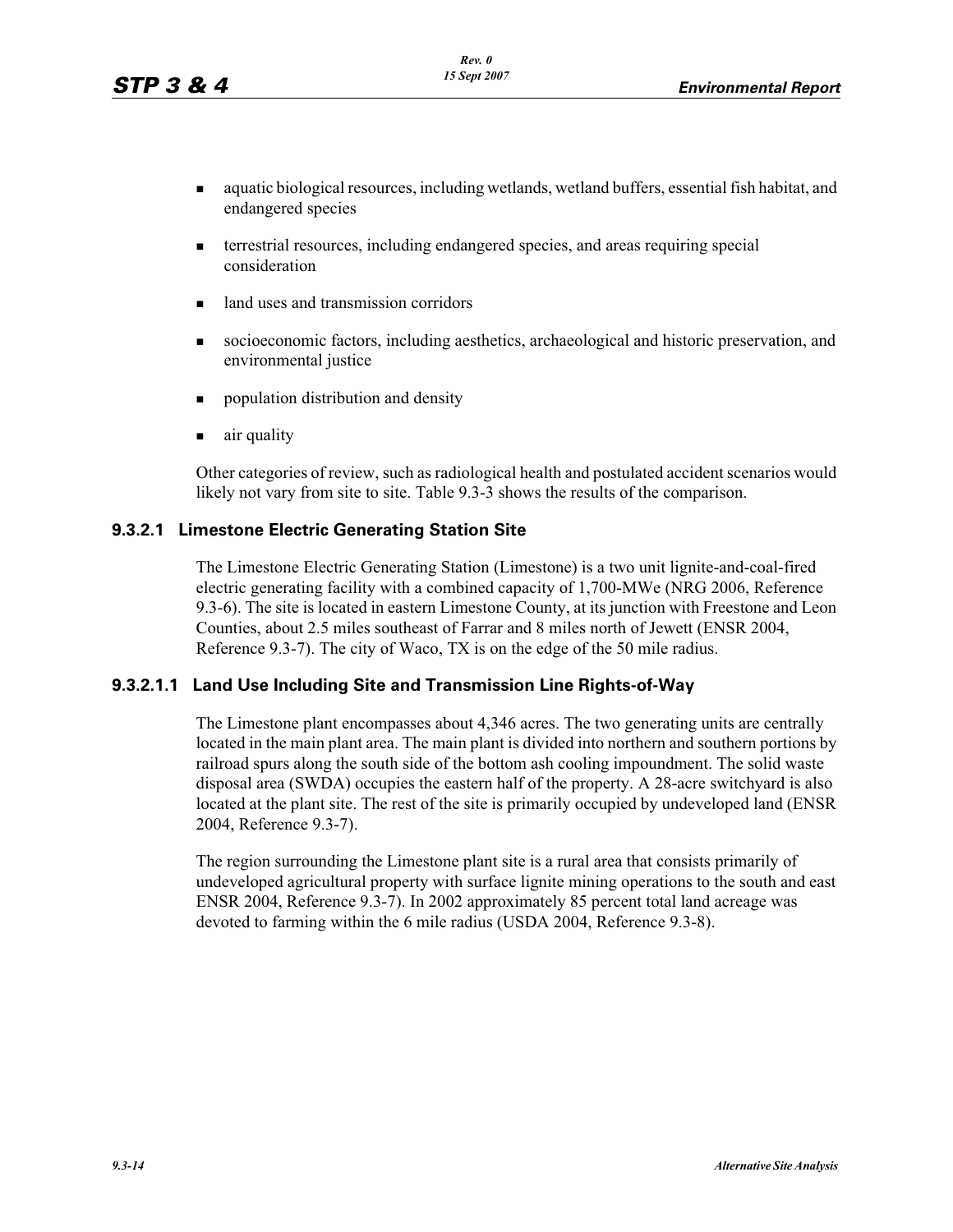Based on preliminary transmission analysis performed by Siemens, two new 345-kilovolt transmission lines would be required to connect the proposed project to ERCOT transmission system (Siemens 2007, Reference 9.3-9). The new lines would likely be installed within, or mostly within, the existing 345-kilovolt transmission line ROWs (ERCOT 2007, Reference 9.3-10).

Therefore, the land use impacts of construction of a new nuclear plant at Limeston would be similar to those at STP. However, if new corridors are required, expected impacts to land use could be greater during construction than those at the propose STP site.

## **9.3.2.1.2 Air Quality**

The Limestone site is located in Austin-Waco Intrastate Air Quality Control Region (40 CFR 81.134 Subpart B, Reference 9.3-11), which is designated as unclassifiable/attainment with respect to the National Air Quality Standards (NAAQS) (40 CFR 81.344, Reference 9.3-11). The nearest non-attainment area is Ellis County, which is designated as a non-attainment area with respect to the 8-hour ozone standard (40 CFR 81.344, Reference 9.3-11). Ellis County is located about 50 miles northwest of the Limestone site. Any required permits (e.g., preconstruction air permits) would be obtained from the Texas Commission on Environmental Quality (TCEQ).

Before project construction activities could begin, the project would be required to obtain a preconstruction air permit from the TCEQ (TCAA 2007, Reference 9.3-12). The air permit would ensure both construction and operation emissions would conform to the Texas State Implementation Plan and would not challenge state efforts to achieve or maintain compliance with the NAAQS (TAC 2007, Reference 9.3-13).

Air quality impacts from construction and operation of the proposed project at Limestone would be similar to those at the proposed STP site.

#### **9.3.2.1.3 Hydrology, Water Use, and Water Quality**

Boiler water and potable water for the lignite-fired Limestone Generating Facility is primarily obtained from three on-site wells (ENSR 2004, Reference 9.3-7) that tap into the prolific Carrizo-Wilcox Aquifer. The Carrizo-Wilcox Aquifer now has more than 251,852 acre-feet of availability in the eastern region, with significant potential for further development (TWDB 2006, Reference 9.3-14).

Circulation water for the existing facility is purchased through diversion rights with the Brazos River Authority (TWDB 2006, Reference 9.3-14). It is routed via underground pipes from Lake Limestone, located about 5 miles southwest of the facility (ENSR 2004, Reference 9.3-7). Lake Limestone is directly fed by the Navasota River. It has an authorized storage capacity of 204,524 acre-feet and an authorized diversion of 65,450 acre-feet (TWDB 2006, Reference 9.3- 14). Circulation water usage for the existing Limestone generating facility is about 22,400 acrefeet per year (TWDB 2003, Reference 9.3-15).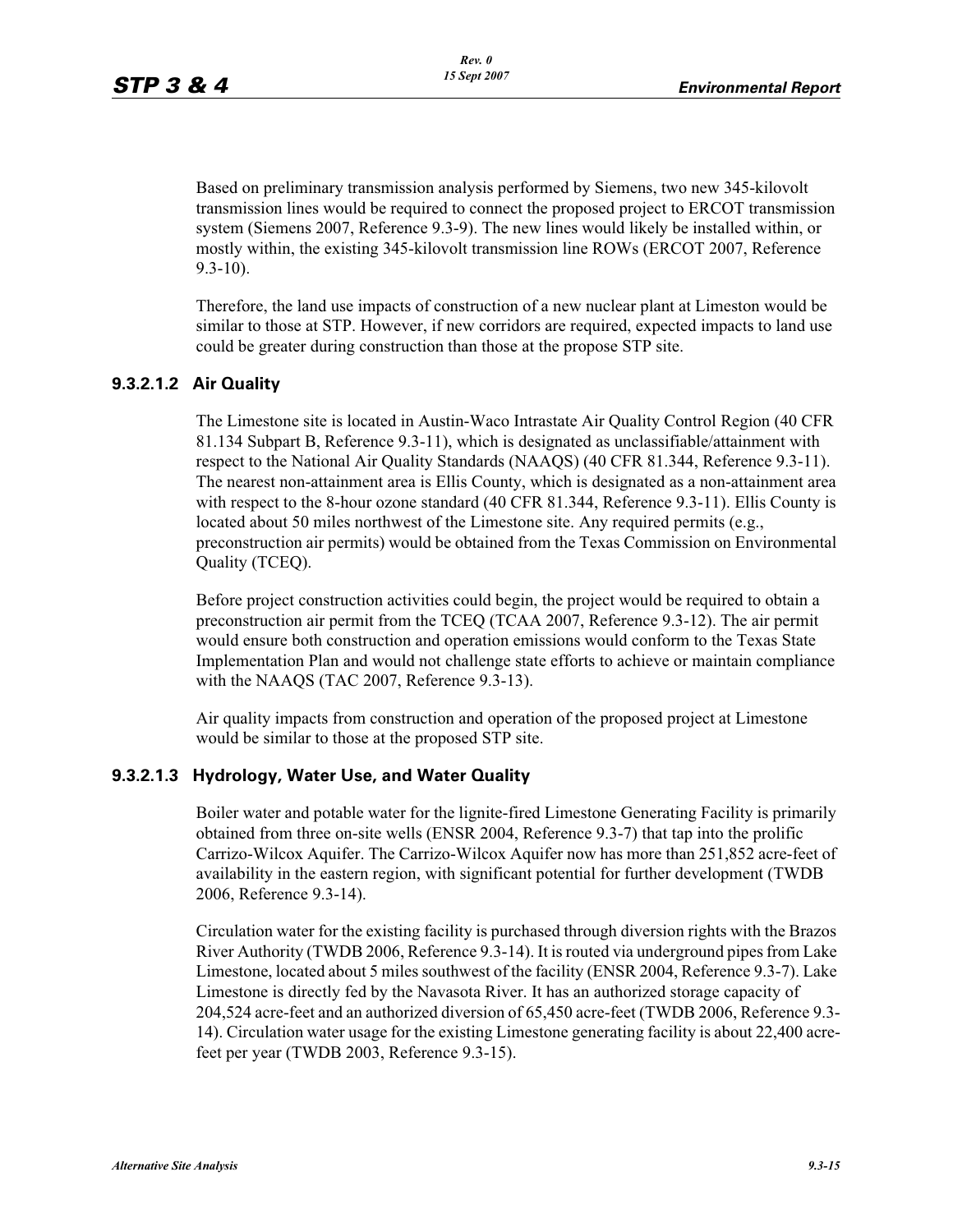For the purpose of analysis, STPNOC conservatively assumed that water for the proposed nuclear generating units would also come from the Lake Limestone and the Carrizo-Wilcox Aquifer. The additional need for water at the Limestone Site would be minimized by using dry cooling technology. Because the reactor would be air-cooled, the primary need for surface water would be for support infrastructure, and therefore the demand for surface water resources would be relatively small.

Impacts to hydrology, water use and water quality at the Limestone site would be similar to those at the proposed STP site.

#### **9.3.2.1.4 Terrestrial Resources Including Protected Species**

The plant site is located east of the Austin-Waco metropolitan area. The Limestone site encompasses approximately 4,346 acres (ENSR 2004, Reference 9.3-7). The terrain is generally flat. Most of the undeveloped portion of the site is land managed for agriculture and livestock although some of the proposed plant site is existing industrial land, the Limestone Generating Station. The area surrounding this proposed site consists of open cropland and pasture habitats interspersed with wooded bottomlands and forested patches, multiple limestone mining sites, lignite mining sites, and Lake Limestone to the south. Animal species that occur on the Limestone Site are those typically found in similar habitats in the Post Oak Savannah region of Texas.

STPNOC assumed that the proposed plant would use mostly existing transmission circuits and corridors to distribute power to the grid.. Any expansion of the transmission lines would require clearing and grubbing along the ROW.

Impacts to terrestrial resources at the Limestone site would be similar to those at the proposed STP site.

#### **9.3.2.1.5 Aquatic Resources Including Protected Species**

There are no known threatened or endangered species at the site or within the vicinity. Additionally, there are no known spawning grounds or critical habitat located within the vicinity of the site. (Future Gen 2006, Reference 9.3-16). However, state and federal agencies have expressed concern over fish species down stream from the dam. (TWDB2006, Reference 9.3-14). Water for closed loop cooling would likely come from Lake Limestone, a 12,553 acre impoundment reservoir located on the Navasota River. Short term impacts to aquatic resources in the lake would likely occur from construction of intake structures. Construction and operation of discharge and intake structures would also have an impact on lake and river aquatic resources.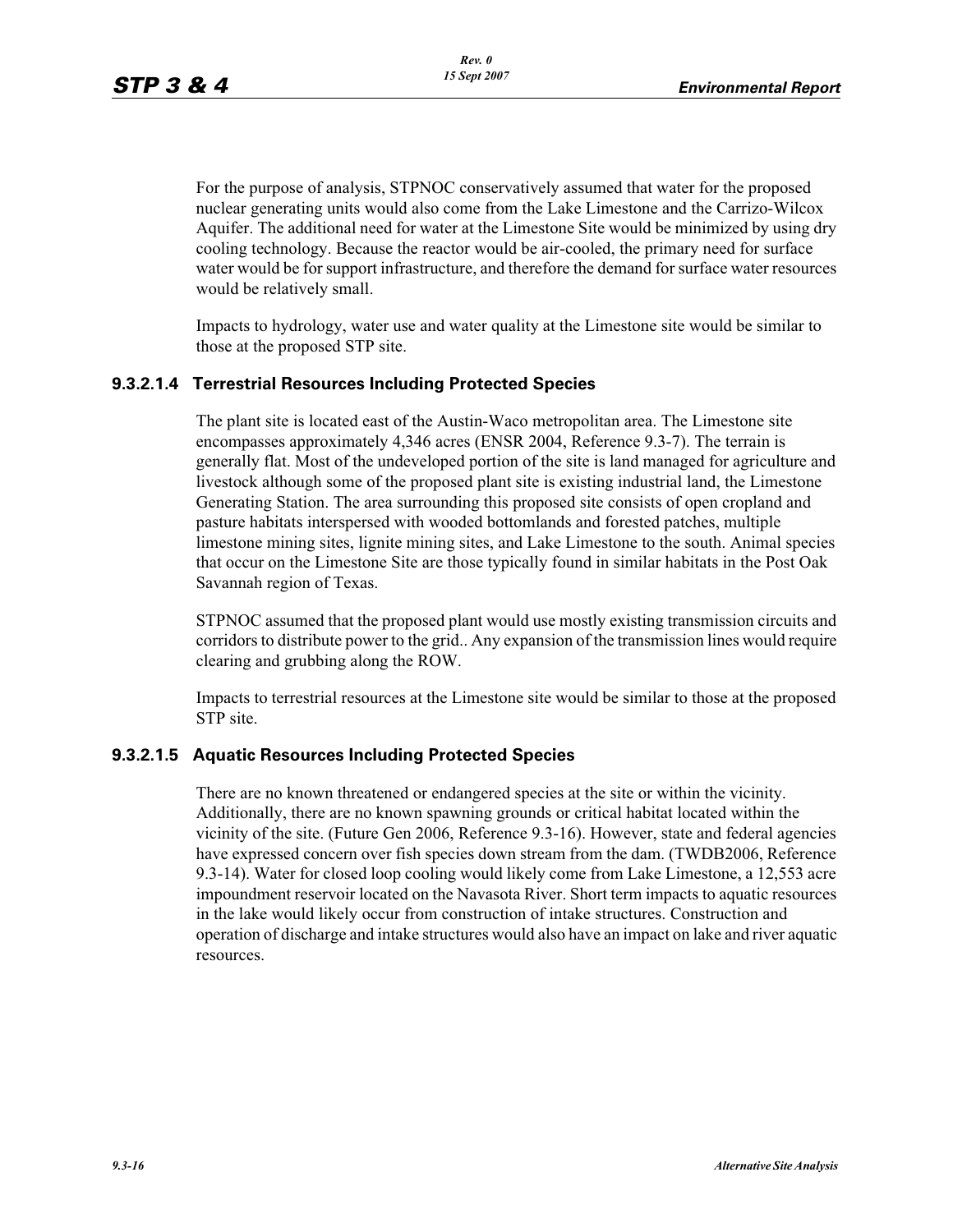Impacts to aquatic resources at the Limestone site would be similar to or greater than those at the proposed STP site.

#### **9.3.2.1.6 Socioeconomics**

The predicted socioeconomic impacts of construction at the Limestone site is summarized below:

- - The population distribution near the site is low with typical rural characteristics. Some population increase with the construction and operation of the plant is possible, but it is likely that much of the work force will come from within the region. Impacts of increased population will be similar to those at the proposed STP site.
- - Physical impacts as a result of construction and operation would be similar to those at the proposed STP site.
- - Economic impacts of construction and operation would be similar to those described in Chapters 4 and 5. Wages and increased taxes will likely have a beneficial impact, and be similar to those at the proposed STP site.
- -Impacts to transportation will be similar to those at the proposed STP site.
- - Impacts on aesthetics and recreation will be similar to those at the proposed STP site. Construction of cooling towers may increase the aesthetic impact of the plant.
- - Impacts on housing from the construction labor force are expected to be similar to those at the proposed STP site.
- - Impacts to public services and educational systems is expected to be similar to those at the proposed STP site. Some local school districts may experience some pressure as a result of increased student population during plant construction and operation.

#### **9.3.2.1.7 Historic and Cultural Resources**

The site at Limestone is on undeveloped, but previously disturbed land. STPNOC conducted historical and archaeological records searches in and near the coal-fired unit at Limestone. A review of the National Register of Historical Places records revealed no registered places within 10 miles of the Limestone site. (Reference 9.3-17) Although there are some historic sites in the region, they would not be adversely affected by construction or operation at the site.

Impacts to historical and cultural resources at the Limestone site would be similar to those at the proposed STP site.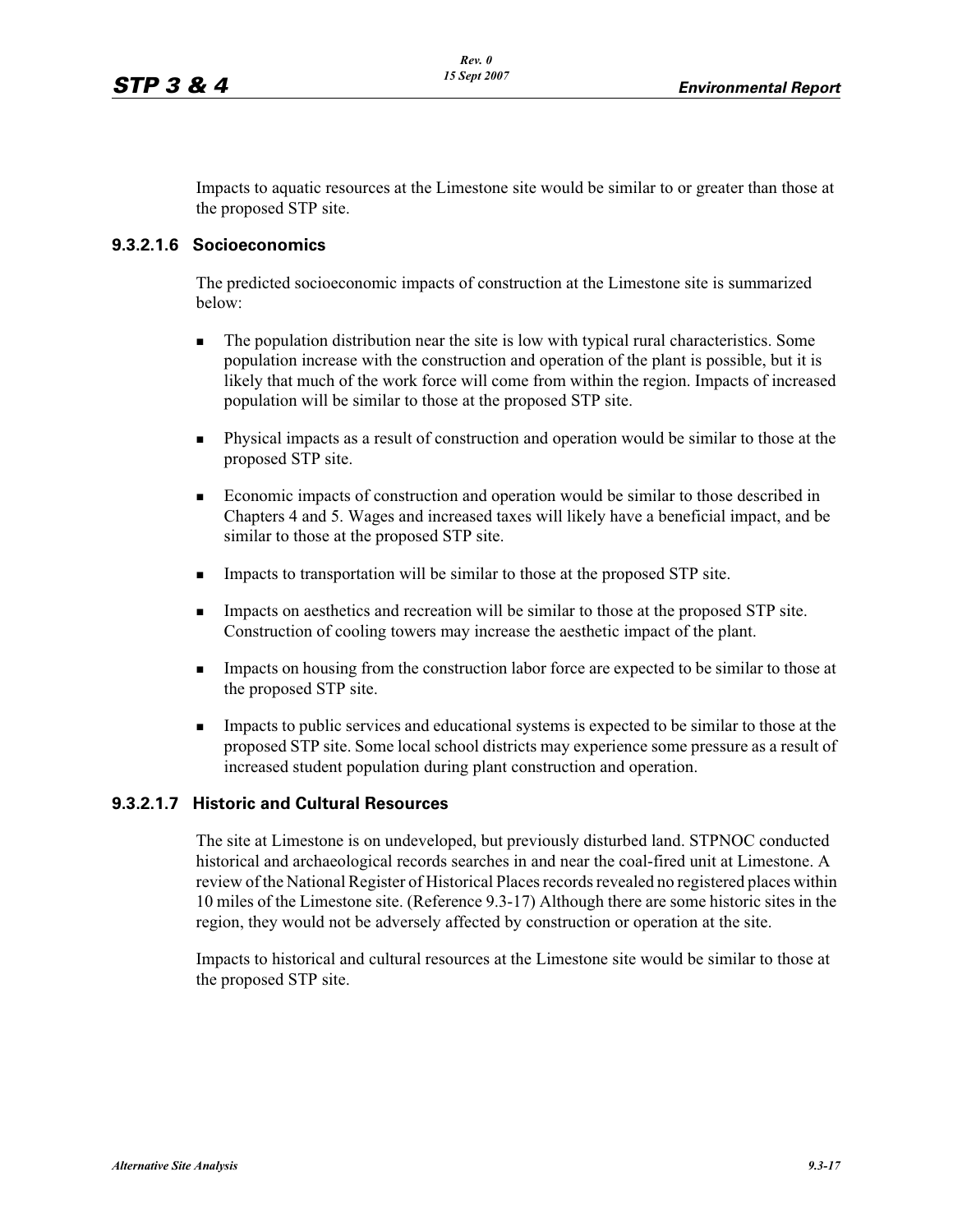## **9.3.2.1.8 Environmental Justice**

The 2000 Census block groups were used for ascertaining minority and low-income populations in the area. There are 195 block groups within a 50 mile radius of Limestone. The Census Bureau data for Texas characterizes 11.53 percent of the population as Black races; 0.57 percent American Indian or Alaskan Native; 2.7 percent Asian; 0.07 percent Native Hawaiian or other Pacific Islander; 11.69 percent all other races; 2.47 percent multi-racial; 29.03 percent aggregate of minority races; and 31.99 percent Hispanic ethnicity. If any block group minority percentage exceeded 50 percent, then the block group was identified as containing a minority population. If any block group percentage exceeded its corresponding state percentage by more than 20 percent, then the block group was identified as having minority population. One hundred sixteen minority populations exist in 195 block groups. The locations of the minority populations within the 50-mile radius of the Limestone site are shown in Figure 9.3-2.

The Census Bureau data characterize 13.98 percent of Texas households as low-income. Based on the "more than 20 percent" criterion, 18 block groups contain a low-income population. Both groups are unlikely to be disproportionately affected; most minority and low income population groups are located near the larger towns and urban areas.

Impacts on low-income and minority populations would be similar to those at the proposed STP site.

#### **9.3.2.1.9 Conclusions**

Impacts from the construction of a new nuclear plant at the Limestone Site would be similar to those at the proposed STP site. As a result, Limestone was not considered environmentally preferable to the proposed STP site. This site is an active industrial area, with infrastructure and transmission corridors available for construction or potential expansion. Terrestrial and aquatic impacts would be similar to or greater than those at the proposed STP site, while socioeconomic impacts would be similar.

## **9.3.2.2 Evaluation of the Allen's Creek Site**

The 11,000-acre Allen's Creek site is owned by NRG Energy. The site is located in southwestern Austin County, just west of the Brazos River and about 45 miles west of Houston, about four miles northwest of Wallis, and seven miles south-southeast of Sealy, between State Highway 36 and the Brazos River floodplain. The terrain rolls gently with elevations that range from 98 to 146 feet above mean sea level (NRC 1973, Reference 9.3-18). The site is primarily agricultural, with approximately 87.5 percent of the 6 mile vicinity dedicated to farming.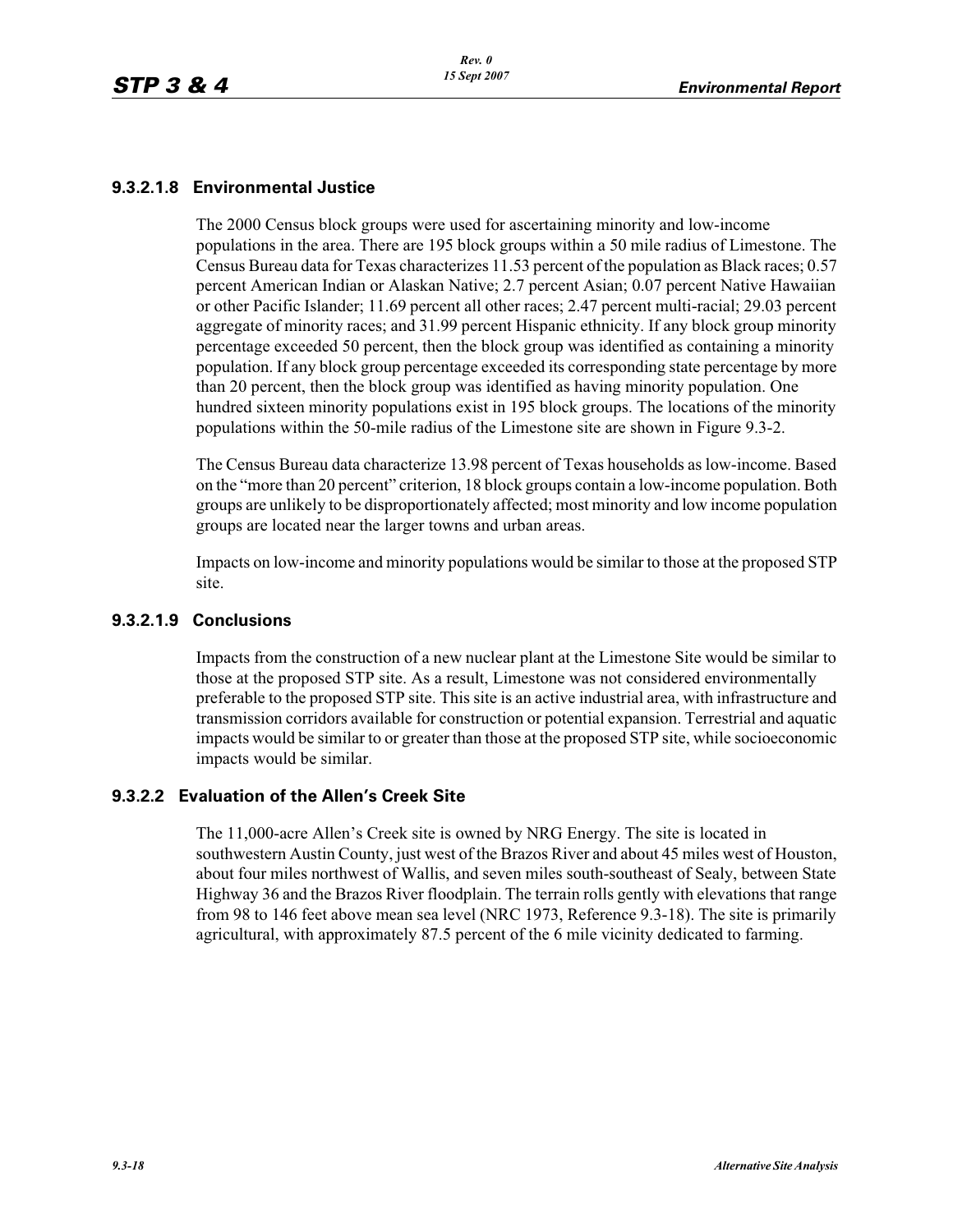Originally, the site had been set aside for a cooling lake and nuclear plant to be operated by Reliant Energy. The plant was cancelled. The City of Houston - within the Brazos River Authority - later acquired the land for the reservoir and proposed a water supply reservoir for the property. Currently the parties plan to build the reservoir between 2018 and 2030 to meet water needs for the Houston metropolitan area. Any surface water rights required for an operating plant would be purchased from the city and the Brazos River Authority.

#### **9.3.2.2.1 Land Use Including Site and Transmission Line Rights-of-Way**

In 1973, the majority of the Allen's Creek site was cleared of the native hardwood vegetation, and an extensive system of drainage ditches were constructed which allowed much of the area to be used to farm row crops. Major crops grown include corn, cotton, sorghum, hay, and improved pasture. Uncleared and partially cleared land was used to graze cattle (NRC 1973, Reference 9.3-18). Currently, the land is a greenfield site primarily in agricultural use.

Construction of the power plant and transmission lines would alter land use at the site from vacant to industrial use. After the sale of the reservoir site, NRG retained the area first planned for construction of the cancelled plant, as well as significant holdings around the proposed reservoir.

Based on preliminary transmission analysis performed by Siemens, two new 345-kilovolt transmission lines would be required. (Siemens 2007, Reference 9.3-9). New corridors would be required to connect these lines to ERCOT's system. As of April 2007 there were no existing 345-kilovolt transmission lines between the Allen's Creek Site. Although there could be some short-term loss of use during construction of the new corridors, it is expected that those impacts will not adversely affect land use in the area.

Therefore, the land use impacts of construction of a new nuclear plant at Allen's Creek would be greater than those at the proposed STP site.

#### **9.3.2.2.2 Air Quality**

The Allen's Creek site is located in the Metropolitan Houston-Galveston Intrastate Air Quality Control Region (AQCR) (40 CFR 81.38, Reference 9.3-11). Although the site is generally rural, much of the Houston metropolitan area lies within the 50 mile region. Before project construction activities could begin, the project would be required to obtain a preconstruction air permit from the TCEQ (TCAA 2007, Reference 9.3-12). The air permit would ensure both construction and operation emissions would conform to the Texas State Implementation Plan and would not challenge state efforts to achieve or maintain compliance with the NAAQS (TAC 2007, Reference 9.3-13).

It is anticipated that construction and operation impacts on air quality will be similar to those at the proposed STP site.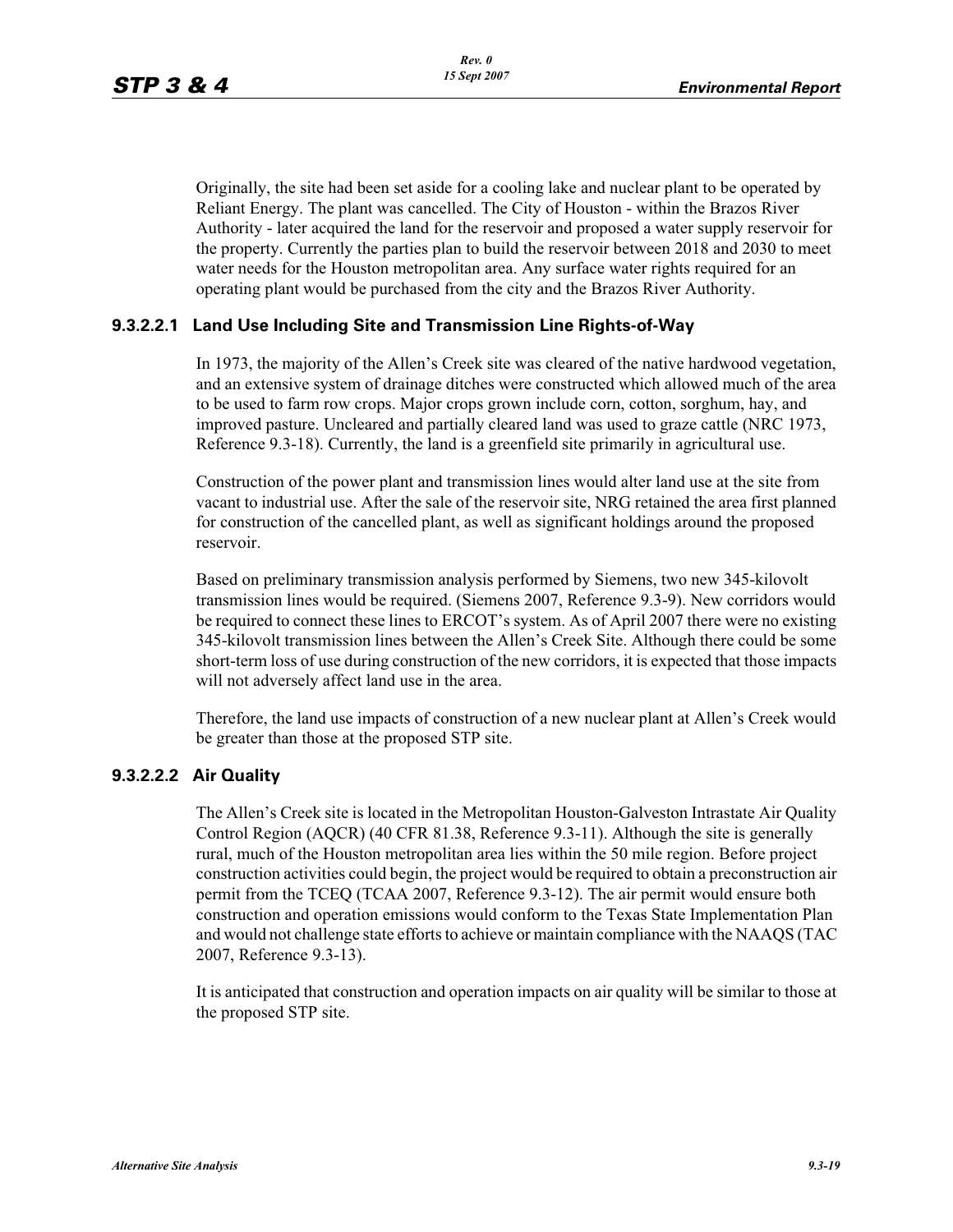## **9.3.2.2.3 Hydrology, Water Use, and Water Quality**

STPNOC assumes that the cooling water requirements would be similar to those described in Chapter 3 of this report.

The Allen's Creek site is located in Texas atop the Gulf Coast Aquifer in the southern portion of Austin County. The Gulf Coast Aquifer is a major aquifer that parallels the Gulf of Mexico coastline from the Louisiana border to the Mexican border. This aquifer covers 54 counties and consists of several aquifers, including the Jasper, Evangeline, and Chicot aquifers, which are composed of discontinuous sand, silt, clay, and gravel beds. The area of the aquifer is about 41,879 square miles (TWDB 2007, Reference 9.3-19). The predicted availability of the Carrizo-Wilcox Aquifer for year 2010 is about 1.8 million acre-feet per year, compared to a reported water use of about 1.1 million acre-feet per year (TWDB 2007, Reference 9.3-19).

Water for the proposed nuclear generating units would be provided by future development of the Allen's Creek Reservoir, described more thoroughly below. Based on current plans, reservoir construction would begin in year 2018 and be completed in year 2030. Construction of the Allen's Creek Reservoir is part of the comprehensive TWDB water strategy for the region, as outlined in their 2007 Water Report (TWDB 2007, Reference 9.3-19). Most of the water (70%) in the reservoir has been appropriated by the City of Houston. The Brazos River authority owns the remaining water, and rights to the necessary cooling water source could be acquired from either entity. If the plant was built before the reservoir was complete, ground water would be required. However, ground water models - as well as existing state laws - make ground water an uncertain source.

Impacts to hydrology, water use and water quality are expected to be similar to those at the proposed STP site.

## **9.3.2.2.4 Terrestrial Resources Including Protected Species**

The Allen's Creek site is located approximately 45 miles west of the center of Houston, Texas, immediately west of the Brazos River. The proposed Houston/BRA reservoir will inundate about 9,500 acres. Much of the site is open cropland and pasture, but hardwood riparian areas and bluff forests exist along the Brazos River and Allen's Creek (Lovelace et al. 1995, Reference 9.3-20). Although much the Allen's Creek site has been disturbed for agriculture, the coastal prairie around the site exhibits wide expanses of open grassland fringed by stands of oak and elm. Animal species that occur near the Allen's Creek Site are those typically found in similar habitats in the Post Oak Savannah region of Texas. A small amount of forested land would be cleared for construction, resulting in the permanent loss of some habitat.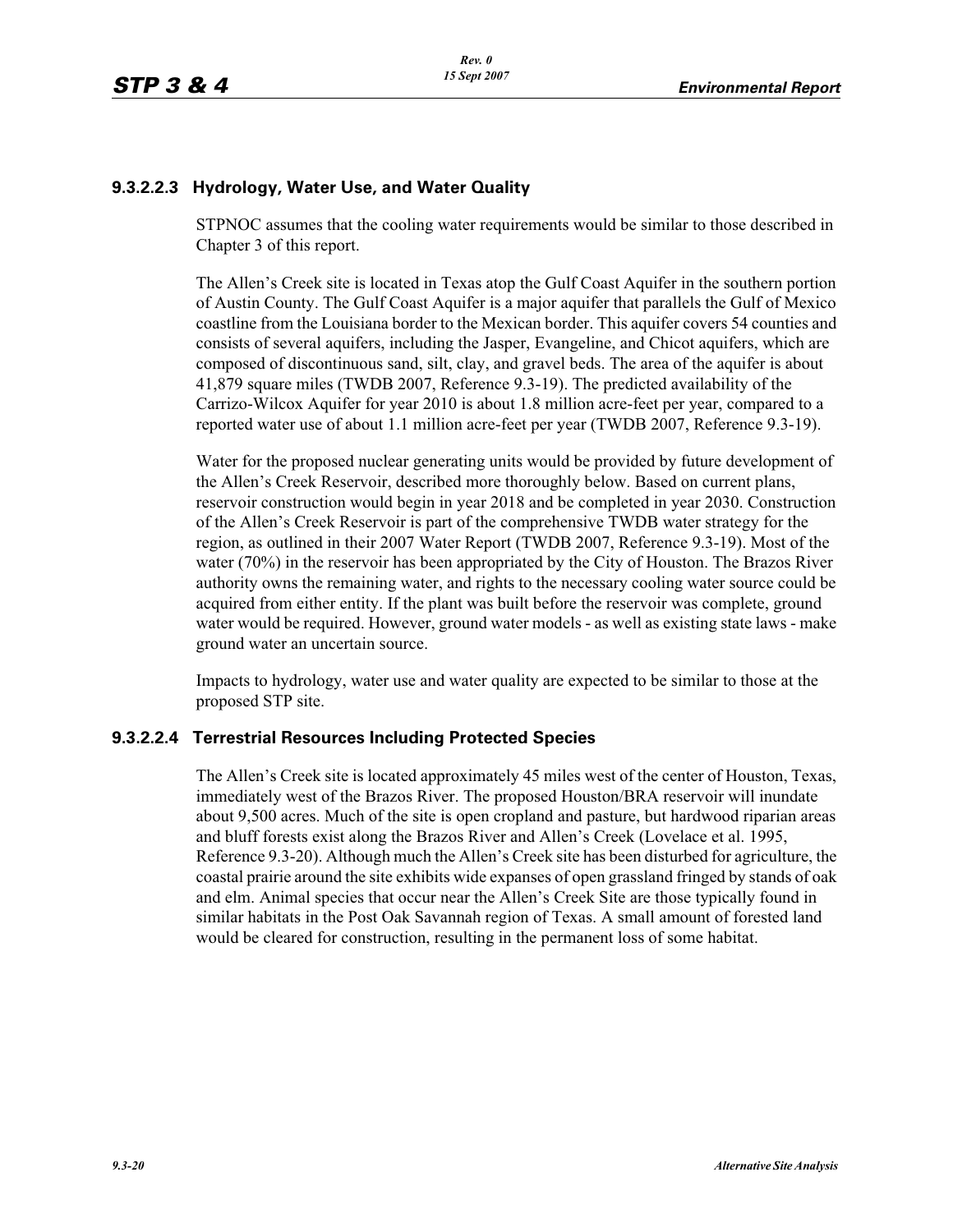STPNOC is not aware of any known occurrences of federally listed threatened or endangered species on the Allen's Creek site (NRC 1978, Reference 9.3-21, Lovelace et al. 1995, Reference 9.3-20). Additionally, there are no known spawning areas or designated critical habitat on the site. There are some bald eagle nests in the vicinity, but they will not be adversely affected by construction of the plant.

As noted above, STPNOC assumed that two 345-kilovolt transmission lines would connect the proposed project to the ERCOT transmission system. Construction of transmission corridors may affect relict populations of some federally listed species, depending on the routes chosen for the new lines.

Impacts to terrestrial resources at the Allen's Creek site would be similar to or greater than those at the proposed STP site.

#### **9.3.2.2.5 Aquatic Resources Including Endangered Species**

In order to assess the impacts to aquatic resources, STPNOC assumed that the reservoir would be complete by the time construction on a new plant started. Generally, construction and operation of a nuclear power plant at the shore of Allen's Creek Reservoir is not expected to adversely affect aquatic species in the lake. The necessary intake and discharge structures could cause short-term adverse effects to the lake's aquatic environment. There are no known endangered species in this area of the Brazos/Allen's Creek watershed.

Impacts to aquatic resources at the Allen's Creek site would be similar to those at the proposed STP site.

#### **9.3.2.2.6 Socioeconomics**

STPNOC noted the following social and economic impacts as a result of constructing and operating the proposed project at the Allen's Creek site:

- - The population distribution near the site is low with typical rural characteristics. Some population increase with the construction and operation of the plant is possible, but it is likely that much of the work force will come from the Houston area. Impacts of increased population will be similar to those at the proposed STP site.
- - Physical impacts as a result of construction and operation would be similar to those at the proposed STP site.
- - Economic impacts of construction and operation would be similar to those described in Chapters 4 and 5. Wages and increased taxes will likely have a beneficial impact, and be similar to those at the proposed STP site.
- -Impacts to transportation will be similar to those at the proposed STP site.
- - Impacts on aesthetics and recreation will be similar to or greater than those at the proposed STP site. Construction of cooling towers may increase the aesthetic impact of the plant, given that the area around the reservoir would be largely rural and recreational.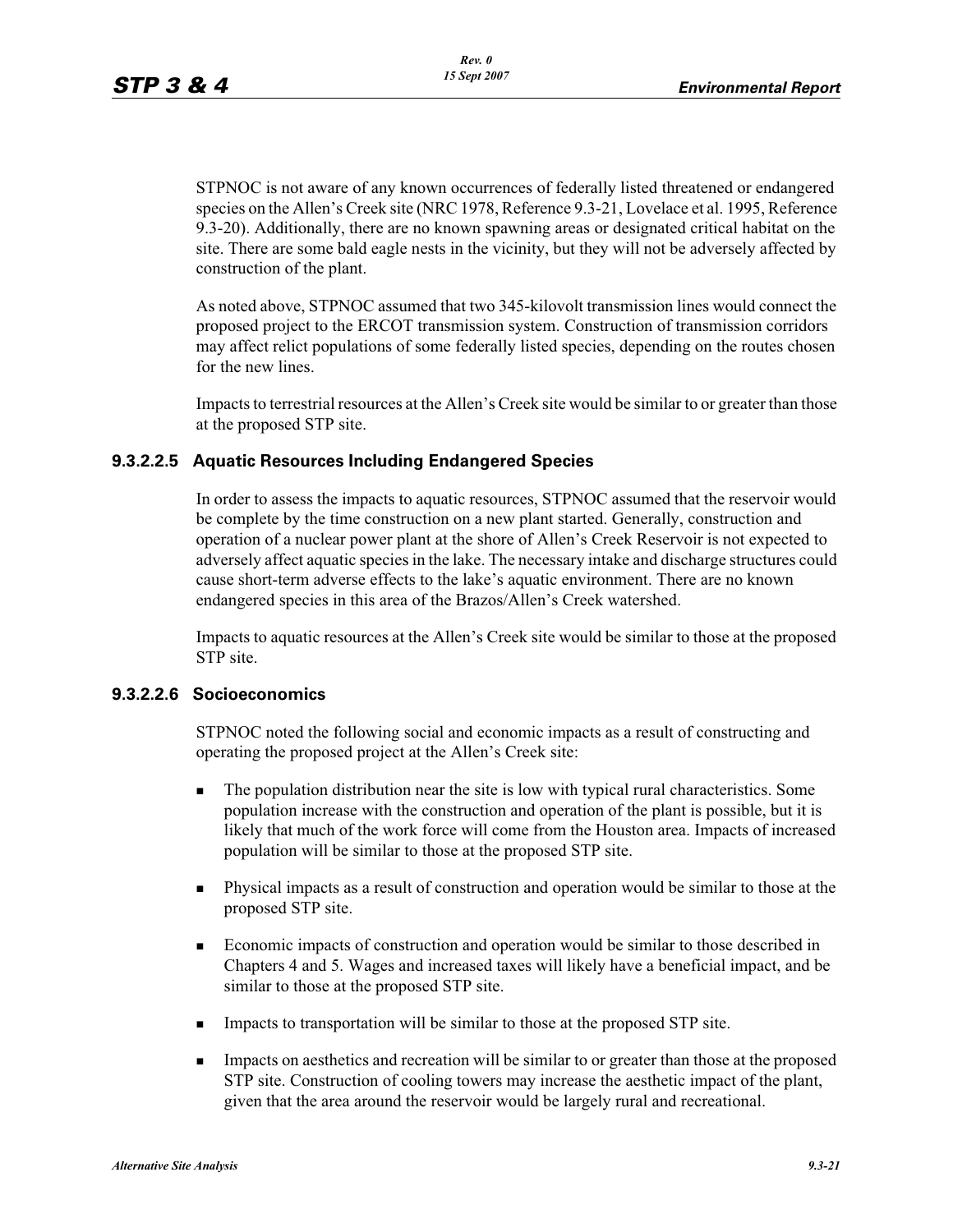- - Impacts on housing from the construction labor force are expected to be similar to those at the proposed STP site.
- - Impacts to public services and educational systems is expected to be similar to those at the proposed STP site. Some local school districts may experience some pressure as a result of increased student population during plant construction and operation.

#### **9.3.2.2.7 Historic and Cultural Resources**

STPNOC is not aware of any historic or cultural resources at the Allen's Creek site. STPNOC conducted historical and archaeological records searches on the National Park Service's National Register Information System (NRHP) and reviewed information in the Allen's Creek Safety Analysis Report prepared in 1973. A search of the NRHP identified 54 sites in the 50 mile region surrounding the Allen's creek site. There are 7 sites in Austin County (4-42 miles from the site), which encompasses the Allen's Creek site. Two of these properties, the Allen's Creek Assuary Site and the Church of the Guardian Angel are in Willis, approximately 4 miles northwest of the Allen's Creek site. There are 5 sites in Colorado County (27 miles from the site), 31 sites in Wharton County (25 miles from the site), 5 sites in Fort Bend County (17-22 miles from the site), and 6 sites in Waller County (28 miles from the site). None have been located within the 6 mile vicinity. (Reference 9.3-17)

Impacts to historic and cultural resources at the Allen's Creek site would be similar to those at the proposed STP site.

#### **9.3.2.2.8 Environmental Justice**

The 2000 Census block groups were used for ascertaining minority and low-income populations in the area. There are 1,257 block groups within a 50 mile radius of Allen's Creek. The Census Bureau data for Texas characterizes 11.53 percent of the population as Black races; 0.57 percent American Indian or Alaskan Native; 2.7 percent Asian; 0.07 percent Native Hawaiian or other Pacific Islander; 11.69 percent all other races; 2.47 percent multi-racial; 29.03 percent aggregate of minority races; and 31.99 percent Hispanic ethnicity. If any block group minority percentage exceeded 50 percent, then the block group was identified as containing a minority population. If any block group percentage exceeded its corresponding state percentage by more than 20 percent, then the block group was identified as having minority population. One thousand two hundred fifteen minority populations exist in 1,257 block groups.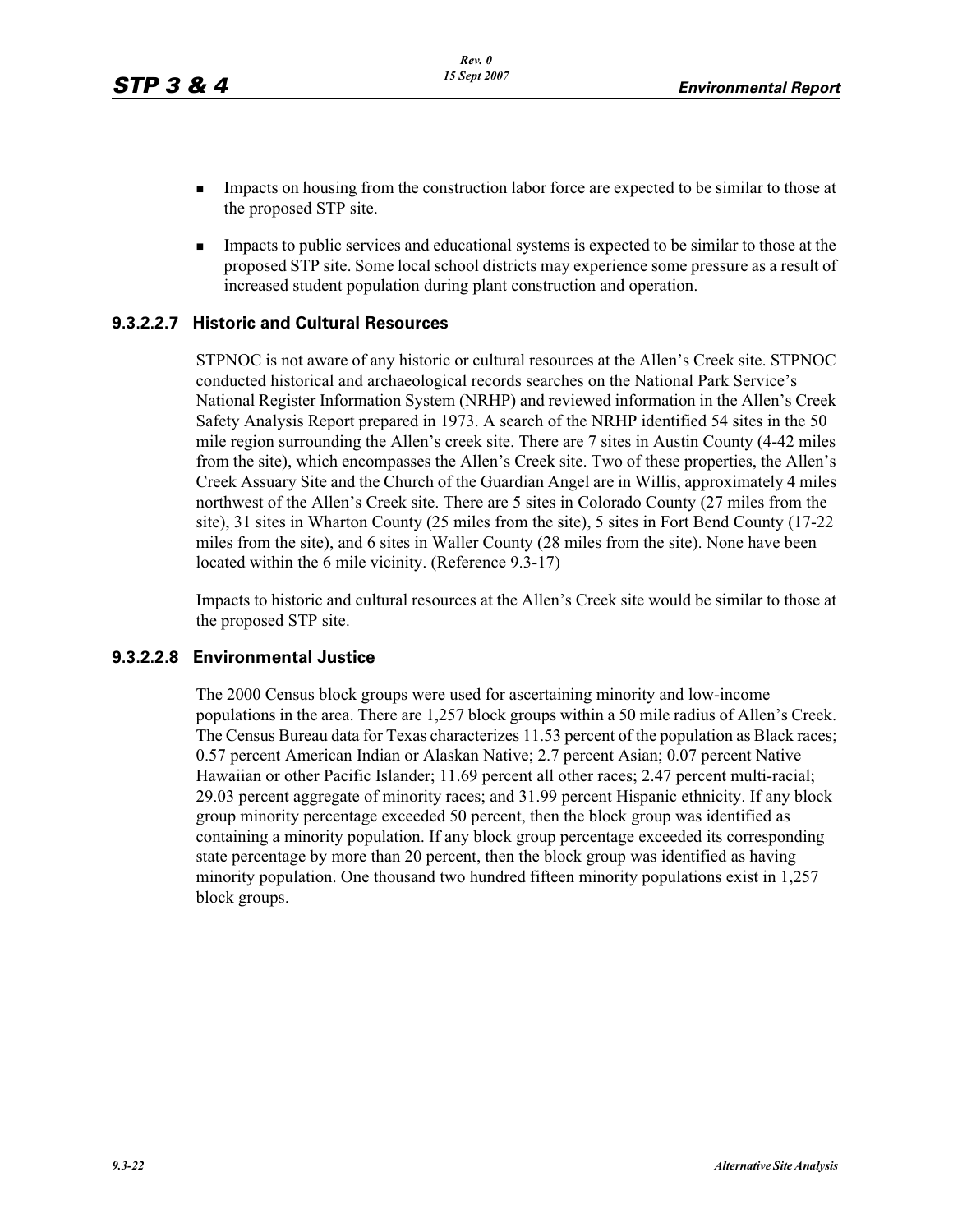STPNOC evaluated whether the health or welfare of minority and low-income populations could be disproportionately affected by construction activities. STPNOC identified the most likely pathways by which adverse environmental impacts associated with construction could affect human populations. These pathways are land use, water use, ecological resources, physical impacts, socioeconomic resources, radiological releases, and meteorological effects from operation of cooling towers. However, most minority and low income populations are well outside potential site boundaries, and would not be disproportionately affected by a facility at Allen's Creek.

Impacts on low-income and minority populations would be similar to those at the proposed STP site, and would not disproportionately affect these populations.

#### **9.3.2.2.9 Conclusions**

Impacts from the construction of a new nuclear plant at the Allen's Creek site would be similar to or greater than those at the proposed STP site. As a result, Allen's Creek was not considered environmentally preferable to the proposed STP site. This site is an undeveloped site that is largely agricultural. Land use will change significantly. The site will be on the shores of a new reservoir that has been appropriated for drinking water by the city of Houston and the BRA. Terrestrial and aquatic impacts would be similar to or greater than those at the proposed STP site. STPNOC anticipates that the new plant will adversely affect the aesthetics of the largely rural area, given the fact that the agricultural area will be permanently changed to an industrial site.

#### **9.3.2.3 Evaluation of the Malakoff Site**

The 3,400 Malakoff site is located on western side of Henderson County near of the town of Malakoff. The Dallas-Fort Worth Metropolitan area is approximately fifty (50) miles to the Northwest. State Highway 31 spans an east-west path about a half mile north of the Malakoff site; Cedar Creek defines the western boundary of the site; and the rest of the site is bordered by the former Trinity Lignite Mine site. Vegetation in the region includes mixed hardwoods, a dense undergrowth of scrubs and vines, and grasses. Farms occupy about 56 percent of the land near the site.

## **9.3.2.3.1 Land Use Including Site and Transmission Line Rights-of-Way**

In the early 1980s, HL&P began construction of a coal-fired generation plant at the Malakoff Site; however, the project was cancelled construction activities were discontinued. Today, based on GoogleEarth™ aerial photography, about half the site is wooded and half is cleared for agricultural use. No on-site structures are evident from the GoogleEarth™ aerial photographs (GoogleEarth 2007, Reference 9.3-22).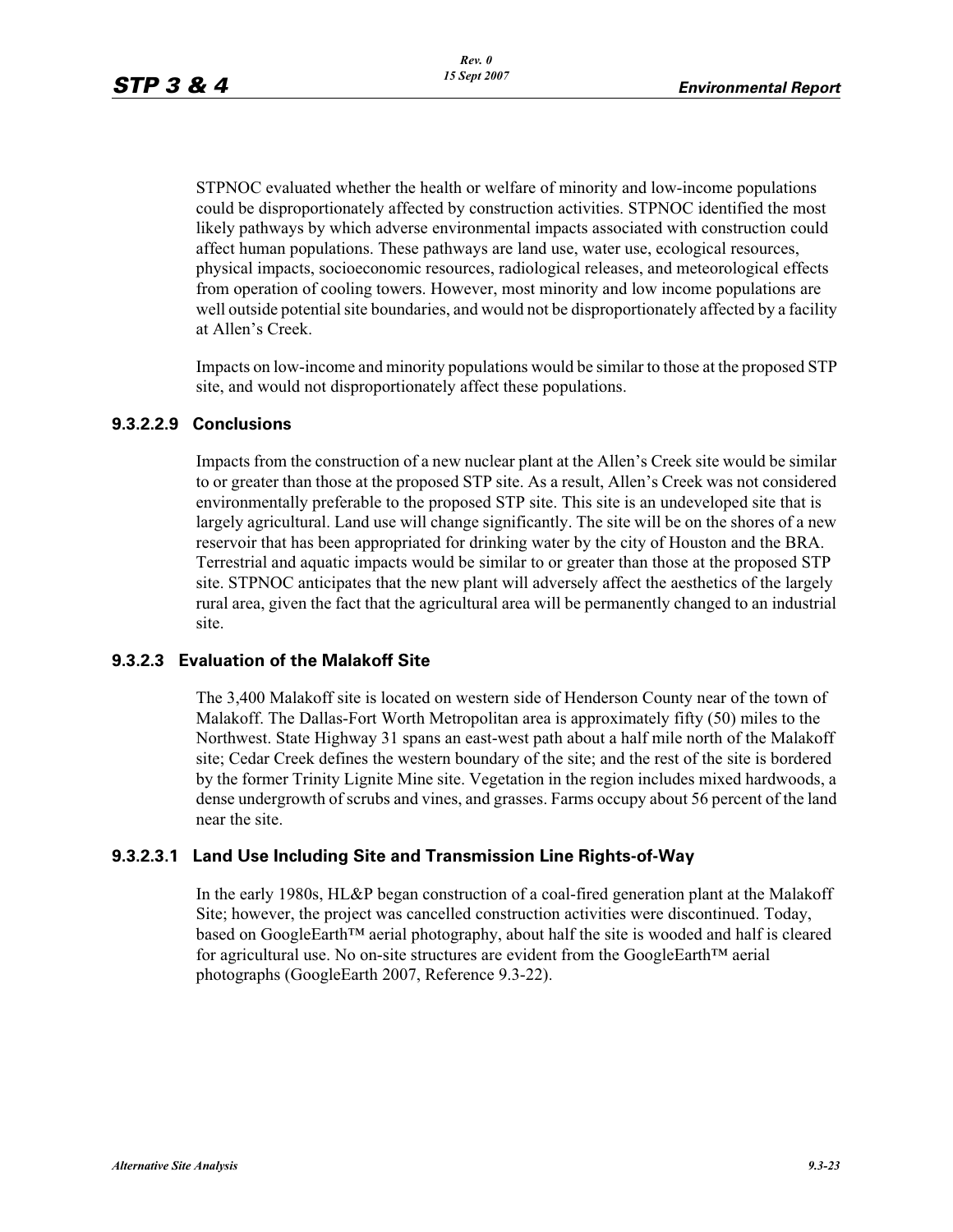Construction of the 2,700 MWe nuclear generation plant would require between 650 and 2,700 acres of land for permanent structures and plant operations (NUREG 1437, Reference 9.3-4). Based on the size of the site, no additional land acquisitions would be necessary to construct the nuclear generation facility. However, a pipeline would be necessary to supply cooling water to the site from any one of several reservoirs in the region. Although the pipeline corridor may be installed underground, it is assumed that a 100 foot wide pipeline ROW could be built. Based on GoogleEarth™ aerial photography, effectively all the land along the potential corridors is currently farmland or woodlands (GoogleEarth 2007, Reference 9.3-22).

New transmission lines may be necessary. There are, however, existing 345-kilovolt transmission lines in the area; it is possible that these ROW may be expanded for some or all of the new transmission lines.

The land use impacts of construction of a new nuclear plant at the Malakoff site would be greater than those at the proposed STP site.

## **9.3.2.3.2 Air Quality**

The Malakoff site is located in a designated attainment area for the purpose of Texas air regulations. Air quality impacts from construction and operation of the proposed project at Malakoff Site would be similar to those at the proposed STP site.

#### **9.3.2.3.3 Hydrology, Water Use, and Water Quality**

The Malakoff site is located atop the Carrizo-Wilcox Aquifer, a major aquifer supplying most of eastern Texas groundwater. Sixty-three percent (63%) of the aquifer, including groundwater under the Malakoff site is governed by a groundwater control district. (TWDB 2007, Reference 9.3-19) Across the entire Carrizo-Wilcox aquifer, the predicted availability of the Carrizo-Wilcox Aquifer for year 2010 is about one million acre-feet per year, compared to a reported water use of 450,000 acre-feet per year (TWDB 2007, Reference 9.3-19). The Aquifer has more than 251,852 acre-feet of availability in the eastern region, with significant potential for further development (TWDB 2006, Reference 9.3-14).

Surface water for the plant could be drawn from any number of reservoirs within a fifty (50) mile radius. For example, Lake Palestine is the second largest reservoir in the Neches Basin and is fed by the Neches River. However, the lake is more than 32 miles from the site. Cedar Lake is about 5 miles from the site. Although ample surface water may be available, construction of the nuclear generation units at the Malakoff Site would require modifications to the existing long-range water management plans for the region. Pipelines would also be required to provide cooling water to the plant.

Impacts to hydrology, water use and water quality at the Malakoff site would be similar to those at the proposed STP site.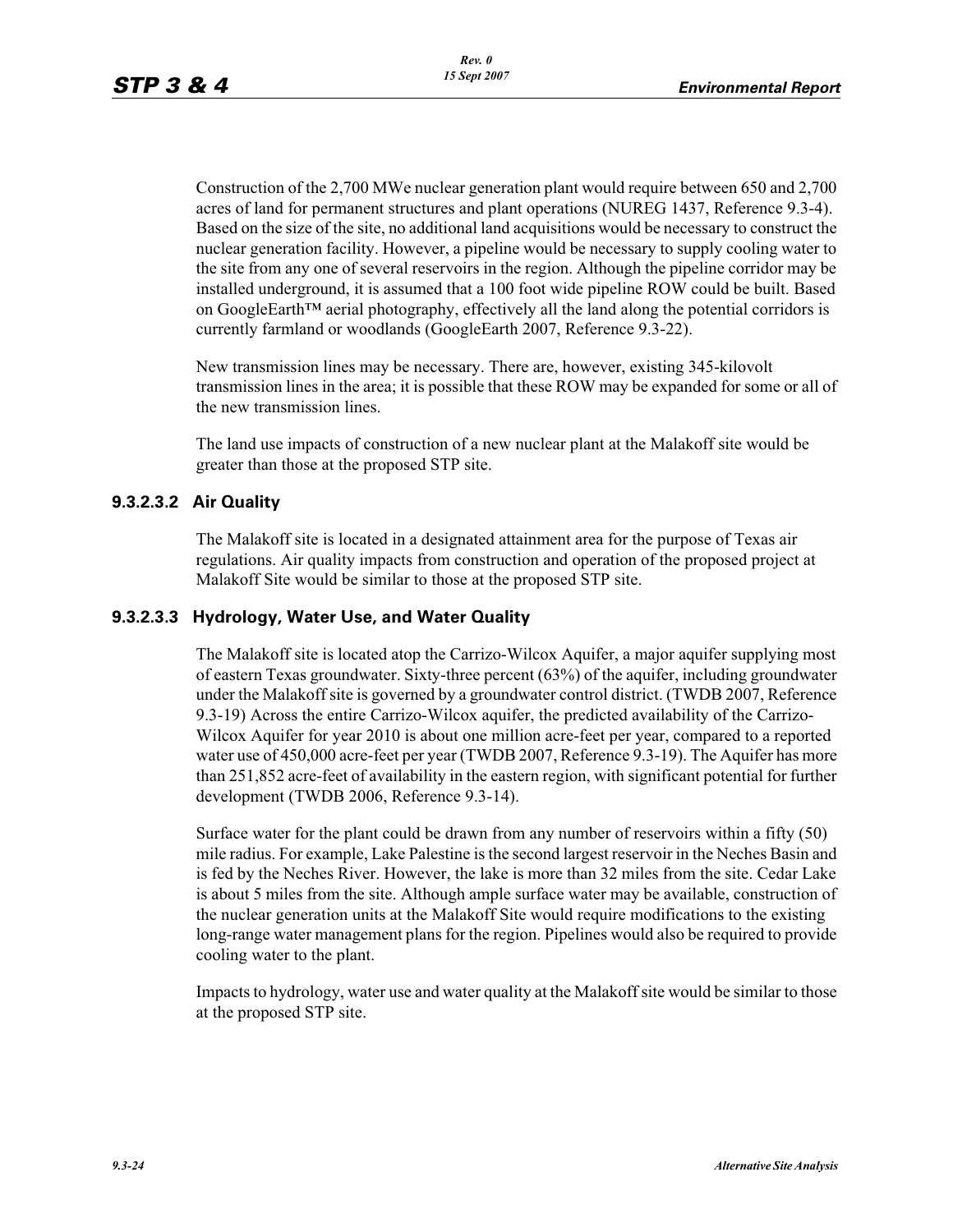## **9.3.2.3.4 Terrestrial Resources Including Protected Species**

The plant site is located approximately fifty (50) miles southeast of Dallas, Texas, immediately east of the Trinity River, and is situated in southwestern Henderson County. The terrain at the site is relatively flat. Much of the site is open cropland and pasture, but some hardwood riparian areas exist along the Trinity River and Cedar Creek. The vegetation in the area surrounding this proposed site consists of mixed pine and hardwoods, including oak, elm, hackberry, and pecan. Along the Trinity River, the western border of the county, lie the bottomlands of the flood plain, where the vegetation features mixed hardwoods and a dense undergrowth of scrubs and vines typical of the East Texas mixed forests (HOT 2007, Reference 9.3-23). A large variety of wildlife and game animals inhabits these areas. Animal species that occur on the Malakoff Site are those typically found in similar habitats in the Post Oak Savannah region of Texas. Since some of the Malakoff Site is bottomland hardwoods, a small amount of forested land may be cleared for the construction of site facilities. Also, a make-up water intake line from the site to water sources would have to be constructed.

STPNOC is not aware of any known occurrences of federally listed threatened or endangered species on the Malakoff Site, although the site has not been surveyed specifically for these species. No known spawning grounds or critical habitat has been designated in the county. Table 9.3-5 indicates federally-listed plant and animal species recorded in neighboring counties. Bald eagles are not known to nest in Henderson County, but do "winter" there and in adjacent counties (TPWD 2007a, Reference 9.3-24).

Two 345-kilovolt transmission lines would be needed to connect the proposed project to the ERCOT transmission system. Land clearing associated with construction of plant facilities and transmission lines would be conducted according to Federal and state regulations, permit conditions, existing STP procedures, good construction practices, and established Best Management Practices (e.g., directed drainage ditches, silt fencing). While construction would cause some short term displacement of terrestrial species, it is expected that operation of a facility at this site will not adversely affect endangered species or habitat.

Impacts to terrestrial resources at the Malakoff site would be similar to or greater than those at the proposed STP site.

## **9.3.2.3.5 Aquatic Resources Including Endangered Species**

The Malakoff site would be located near the city of Malakoff in Henderson County. Withdrawal water for the proposed plant a number of reservoirs or rivers adjacent to the site. No known threatened or endangered species have been noted at any of these sites.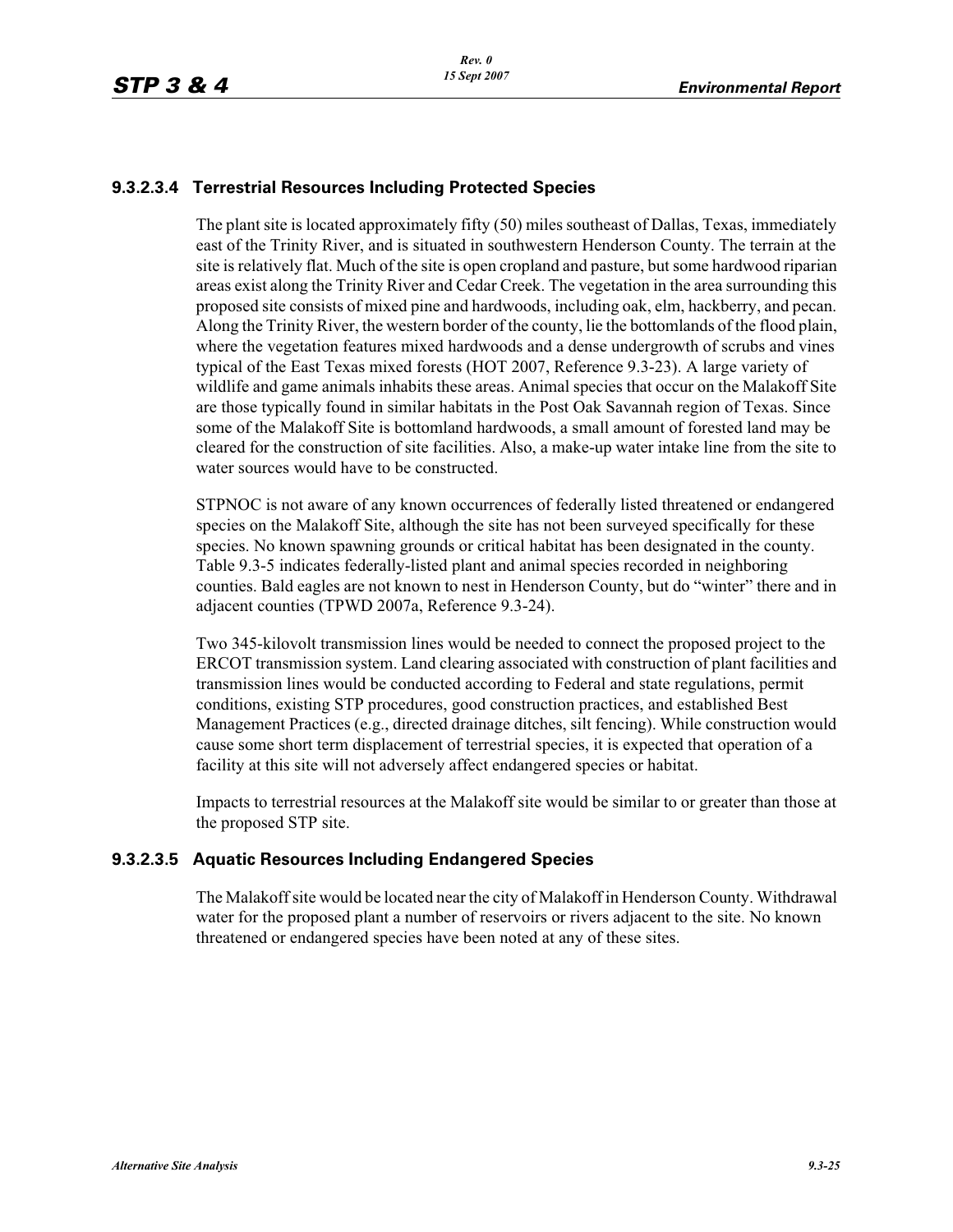Discharge from the facility would likely be to Walnut Creek. This creek is part of the Trinity River watershed. No known Federal or State Threatened or Endangered aquatic species occur in Henderson County (TPWD 2007c, Reference 9.3-25). The necessary intake and discharge structures could cause short-term adverse effects to the lake's aquatic environment.

Impacts to aquatic resources at the Malakoff site would be similar to those at the proposed STP site.

## **9.3.2.3.6 Socioeconomics**

The social and economic impacts to the surrounding region as a result of constructing and operating the proposed project at the Malakoff site are summarized as follows.

- - The population distribution near the site is low with typical rural characteristics. Some population increase with the construction and operation of the plant is possible, but it is likely that much of the work force will come from the Dallas-Fort Worth area. Impacts of increased population will be similar to those at the proposed STP site.
- - Physical impacts as a result of construction and operation would be similar to those at the proposed STP site.
- - Economic impacts of construction and operation would be similar to those described in Chapters 4 and 5. Wages and increased taxes will likely have a beneficial impact, and be similar to those at the proposed STP site.
- -Impacts to transportation will be similar to those at the proposed STP site.
- - Impacts on aesthetics and recreation will be similar to or greater than those at the proposed STP site. Construction of cooling towers may increase the aesthetic impact of the plant.
- - Impacts on housing from the construction labor force are expected to be similar to those at the proposed STP site.
- - Impacts to public services and educational systems is expected to be similar to those at the proposed STP site. Some local school districts may experience some pressure as a result of increased student population during plant construction and operation.

It is expected that socioeconomic impacts would be similar to those at the proposed STP site.

#### **9.3.2.3.7 Historic and Cultural Resources**

STPNOC conducted historical and archaeological records searches on the National Park Service's National Register Information System (NRHP) and reviewed information on historic and archaeological sites provided in documents associated with the canceled Malakoff coalfired unit.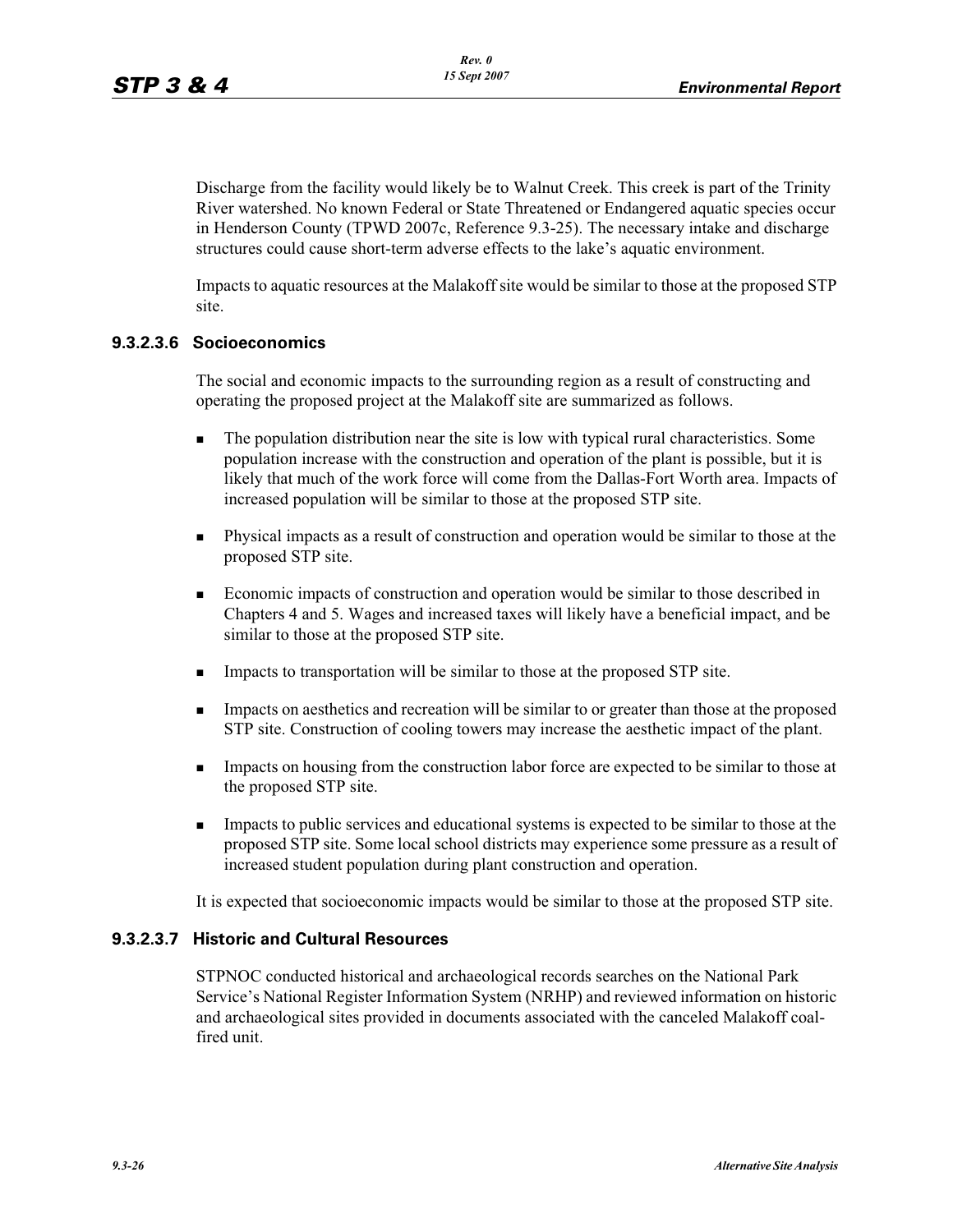Several archaeological sites were identified at the Malakoff site during cultural resources surveys to support the cancelled coal-fired unit. The sites were evaluated for listing in the National Register, but none were eligible.

Impacts to historic and cultural resources at the Malakoff site would be similar to those at the proposed STP site.

#### **9.3.2.3.8 Environmental Justice**

The 2000 Census block groups were used for ascertaining minority and low-income populations in the area. There are 310 block groups within a 50 mile radius of Malakoff. The Census Bureau data for Texas characterizes 11.53 percent of the population as Black races; 0.57 percent American Indian or Alaskan Native; 2.7 percent Asian; 0.07 percent Native Hawaiian or other Pacific Islander; 11.69 percent all other races; 2.47 percent multi-racial; 29.03 percent aggregate of minority races; and 31.99 percent Hispanic ethnicity. If any block group minority percentage exceeded 50 percent, then the block group was identified as containing a minority population. If any block group percentage exceeded its corresponding state percentage by more than 20 percent, then the block group was identified as having minority population. One hundred twenty minority populations exist in 310 block groups.

Although some minority and low income populations occur in the vicinity of the Malakoff site, any adverse environmental effects from the plant will not disproportionately affect minority or low income populations.

Impacts to low-income and minority populations at the Malakoff site would be similar to those at the proposed STP site.

#### **9.3.2.3.9 Conclusions**

Impacts from the construction of a new nuclear plant at the Limestone Site would be similar to those at the proposed STP site. As a result, the Malakoff site was not considered environmentally preferable to the proposed STP site. This site was set aside for a planned power plant, and land was disturbed earlier by this development. Terrestrial and aquatic impacts would be similar to or greater than those at the proposed STP site.

#### **9.3.2.4 STP: The Preferred Location**

The proposed STP site is reviewed at length in this ER. This section summarizes the information for the purposes of comparison.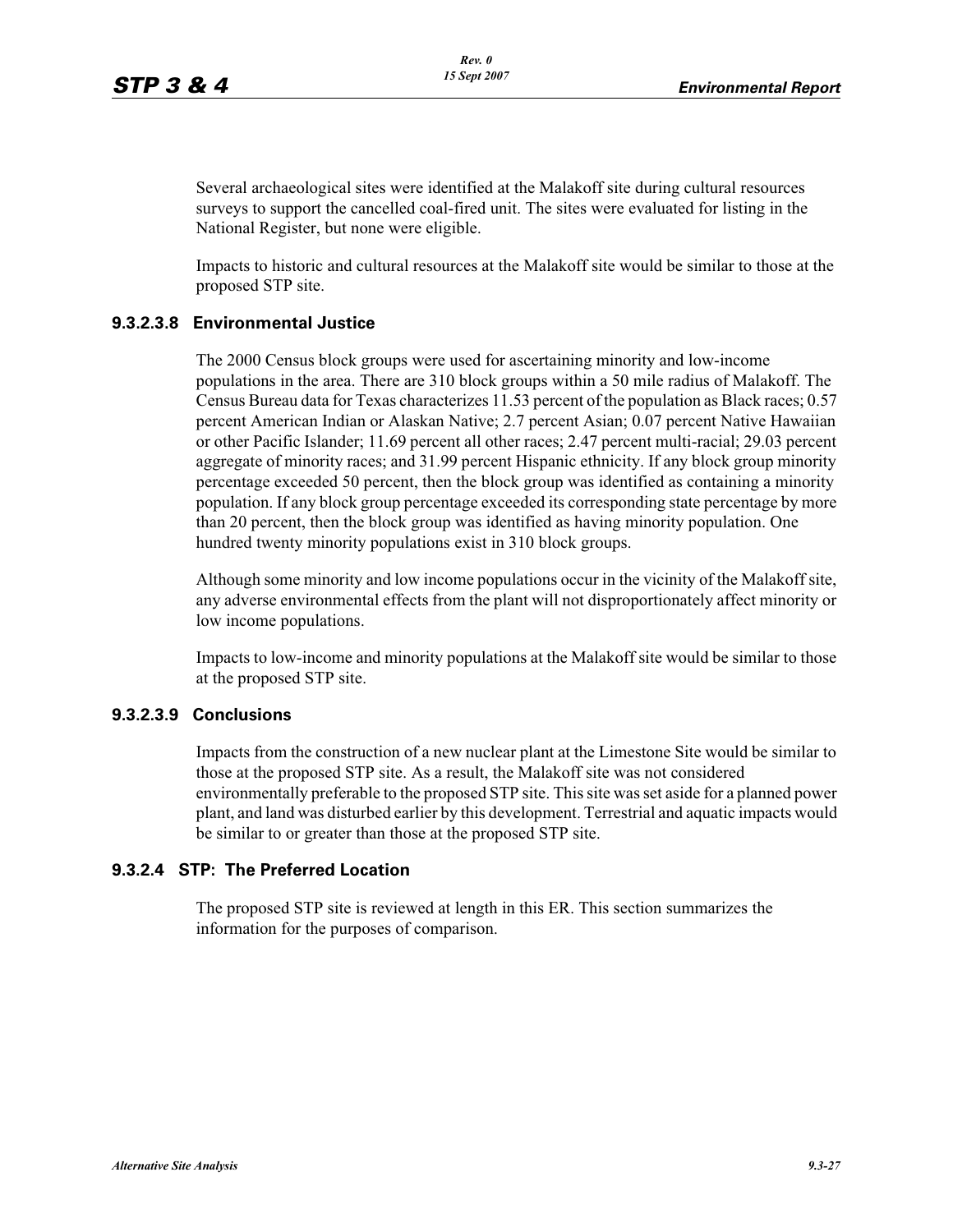#### **9.3.2.4.1 Land Use Including Site and Transmission Line Rights-of-Way**

Land use in the area surrounding the proposed STP site is predominantly agricultural and rangeland. Industrial land use within the vicinity is limited to STP, the OXEA Corporation facility, and the Port of Bay City. There is also commercial fishing in the lower Colorado River, East and West Matagorda Bays, Intracoastal Waterway and the Gulf of Mexico. There are no federal, state, regional or county land-use plans for this area. Since there is no zoning in Matagorda County, no rezoning would be required for this project. There would be no new offsite transmission lines or corridors required to support the new units. All temporary and new permanent facilities associated with the construction of the proposed project will be located within the existing STP property boundary on land areas previously disturbed by construction.

#### **9.3.2.4.2 Air Quality**

Matagorda and Brazoria Counties are in attainment with all National Ambient Air Quality Standards except for ozone under the 8-hour standard. The region was classified as being in "moderate" non-attainment. Temporary and minor impacts to local ambient air quality could occur as a result of normal construction activities. Specific mitigation measures to control fugitive dust would be identified in the Construction Environmental Controls Plan, which implements TCEQ requirements and would be prepared before project construction. The Construction Environmental Controls Plan would also contain environmental management controls strategy to minimize emissions from construction activities and equipment.

#### **9.3.2.4.3 Hydrology, Water Use, and Water Quality**

Five active onsite wells currently provide makeup water, process water, potable water and supply for the fire protection system for STP  $1 \& 2$ . The wells extend into the Chicot Aquifer, range in depth from 600 to 700 feet, and have design yields of 200 to 500 gpm. These wells would provide potable water for the construction project as well. Daily groundwater usage during peak construction activities, including usage by STP  $1 \& 2$  could push total annual groundwater usage above the current permitted limit. To mitigate this shortage of capacity, STPNOC would implement water conservation strategies for construction activities. In conjunction with surface water from the Colorado River, the wells would provide water for operation of STP 3 & 4 as well.

#### **9.3.2.4.4 Terrestrial Ecology and Sensitive Species**

Construction activities should not reduce local biodiversity or impact threatened and endangered species. Three listed species (bald eagle, brown pelican, and alligator) have been observed within the proposed STP site. The Texas Prairie Wetland Project is located several hundred yards from the proposed site, but given the distance from the construction site and the limited duration of the construction activities, the long-term presence of waterbirds on the site should not be impacted by construction. An active bald eagle nest is located on the proposed STP site near its eastern boundary. Although recently delisted under the Endangered Species Act, the bald eagle remains protected under the Bald and Golden Eagle Protection Act. National management guidelines for bald eagles recommend a protection zone to extend out 660 feet from each eagle nest. No activities related to construction will occur within one mile of the eagle nest. Approximately 800 acres of the construction-impacted areas will be available as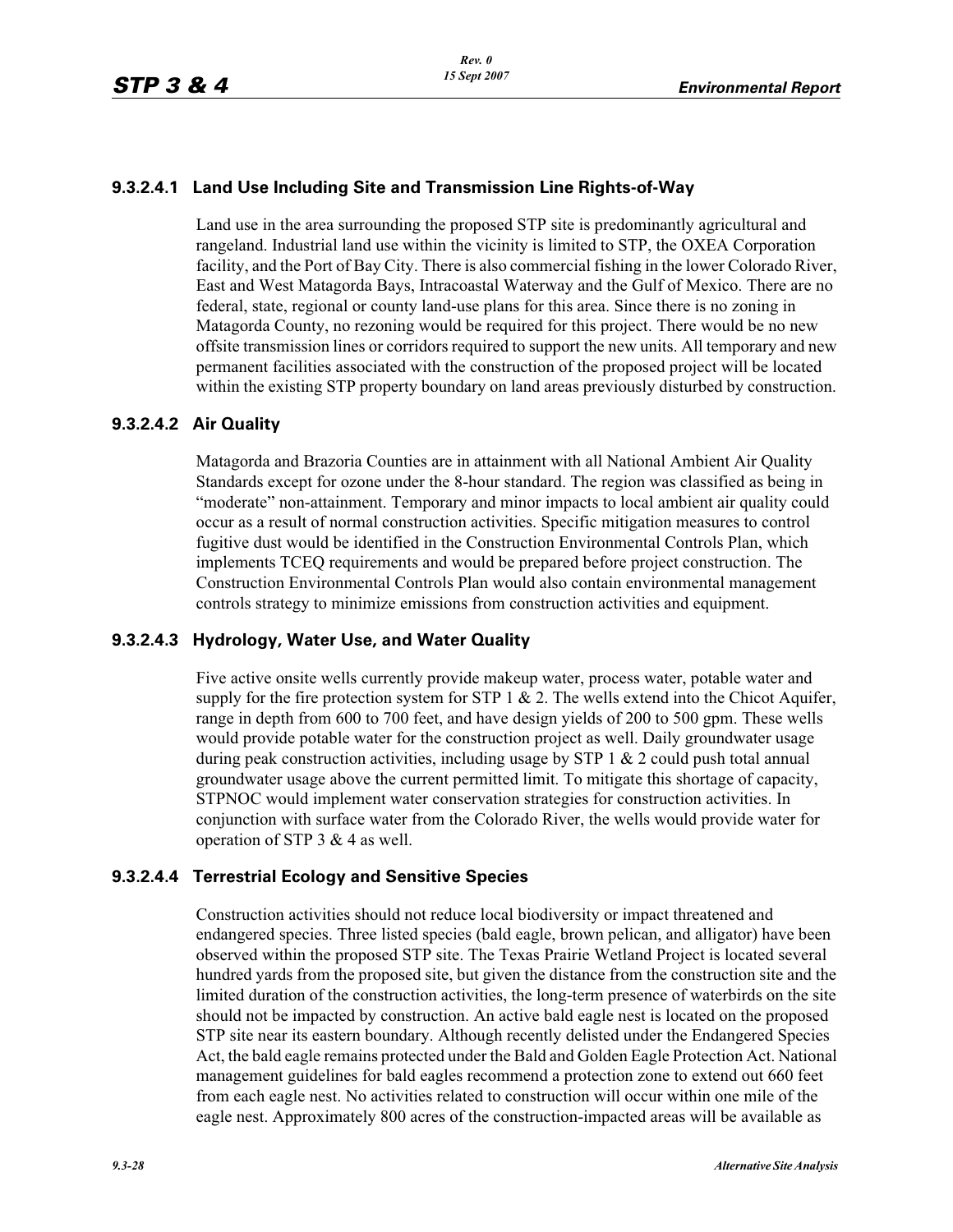wildlife habitat when construction is complete, and relatively similar open habitats will remain on site and are present off-site.

#### **9.3.2.4.5 Aquatic Ecology and Sensitive Species**

The aquatic species that occur on site are ubiquitous, common , and easily located in nearby waters. No threatened, endangered or federally listed species are expected to be affected by the proposed construction. Most of the common fish species tend to be tolerant of salinity and temperature fluctuations and are ubiquitous in coastal wetlands along the Gulf Coast. The particular wetlands that would be impacted on site are not substantively distinguishable from other wetland acreage in the vicinity and potential impacts were considered acceptable because the species readily colonize available surface waters and would not be lost to the area.

Best management practices and good construction engineering practices will be used to avoid or minimize sedimentation. Some dredging will be required to prepare the existing barge slip for vessels transporting large components to the site but impacts would occur over a relatively brief period (one spawning season) and would not produce long-term or lasting impacts. The season of the year in which construction occurs would determine which specific resources may be affected. Because the area to be disturbed is small and in a protected near shore area that is already dedicated to intake functions, the overall impact on aquatic species is expected to be minimal and temporary.

#### **9.3.2.4.6 Socioeconomics**

The socioeconomic impacts of the proposed STP site are summarized as follows:

- - The population distribution near the site is low with typical rural characteristics. Any population increases as a result of the plant construction or operation will have a minimal impact on the area.
- - Physical impacts as a result of construction and operation would be minimal, since the site is part of an operating nuclear plant.
- - Economic impacts of construction and operation are described in Chapters 4 and 5. These impacts are predicted to be beneficial due to an increase in taxed property, jobs, and housing construction.
- -Impacts to transportation are described in Chapter 4 and 5, and are expected to be minimal.
- - Impacts on aesthetics and recreation are described in Chapters 4 and 5. Any adverse impacts are expected to be minimal.
- - Impacts on housing from the construction labor force and operations are described in Chapters 4 and 5. Any adverse impacts are expected to be minimal.
- - Impacts to public services and educational systems are described in Chapters 4 and 5. It is expected that any adverse impacts to public services will be minimal.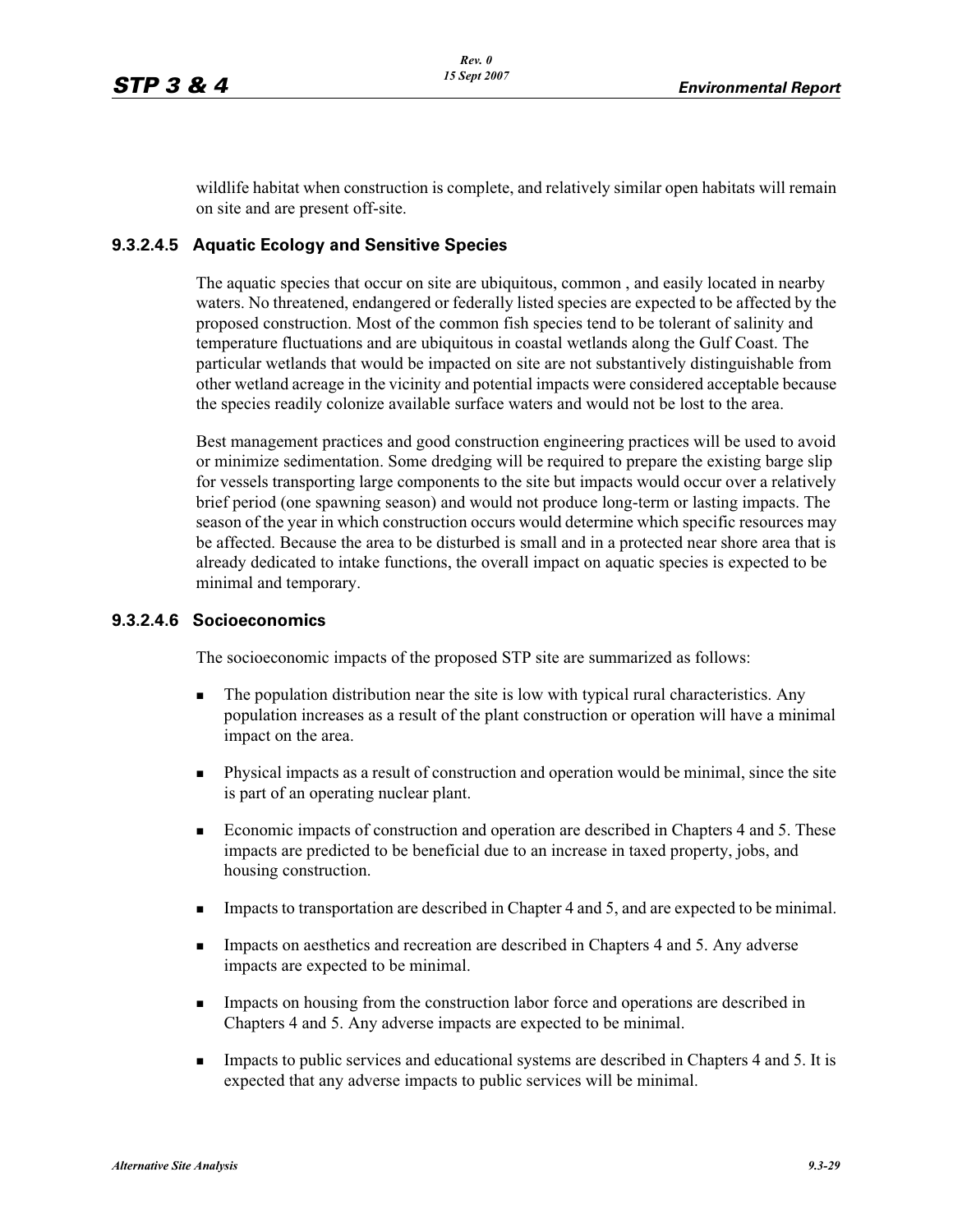## **9.3.2.4.7 Historic, Cultural, and Archaeological Resources**

One historical property is located 8.9 miles from the project site, other significant cultural resources are between 6.0 and 9.2 miles away, and 35 archaeological sites are between 4.1 and 10 miles away. Construction activities would be conducted immediately adjacent to the current STP plant on ground that was evaluated for cultural resources in 1975. No changes to offsite corridors are anticipated and there would be no impacts due to construction on the transmission corridors. Therefore, it is unlikely that any historical properties or other significant cultural resources are within the area that would be impacted by construction. A letter dated January 19, 2007 was received from the Texas Historical Commission stating that no historic properties will be affected by the proposed construction and operation of STP 3 & 4.

## **9.3.2.4.8 Environmental Justice**

Nineteen census block groups within the 50-mile radius have significant Black or African American populations. One block group has a significant Asian minority population and six block groups have significant "some other race" populations. Thirty census block groups within the 50-mile radius have significant Hispanic ethnicity populations. The closes of these groups is approximately 10 miles from the site. Except for increased rental housing rates during construction-related activities, no adverse impacts in Matagorda County would disproportionately affect minority or low-income populations.

## **9.3.3 Summary and Conclusions**

Tables 9.3-1 shows the alternative sites and the STP 3  $\&$  4 site compared against the candidate site criteria. In addition, other cost associated criteria were also used (see Table 9.3-2) to fully compare the environmental impacts of the sites.

Table 9.3-2 assesses impact predictions based on the detailed discussions in section 9.3.2. In determining the ultimate environmental impact of the proposed STP site when compared to the alternate sites, STPNOC used the impact categories outlined in NUREG 1437: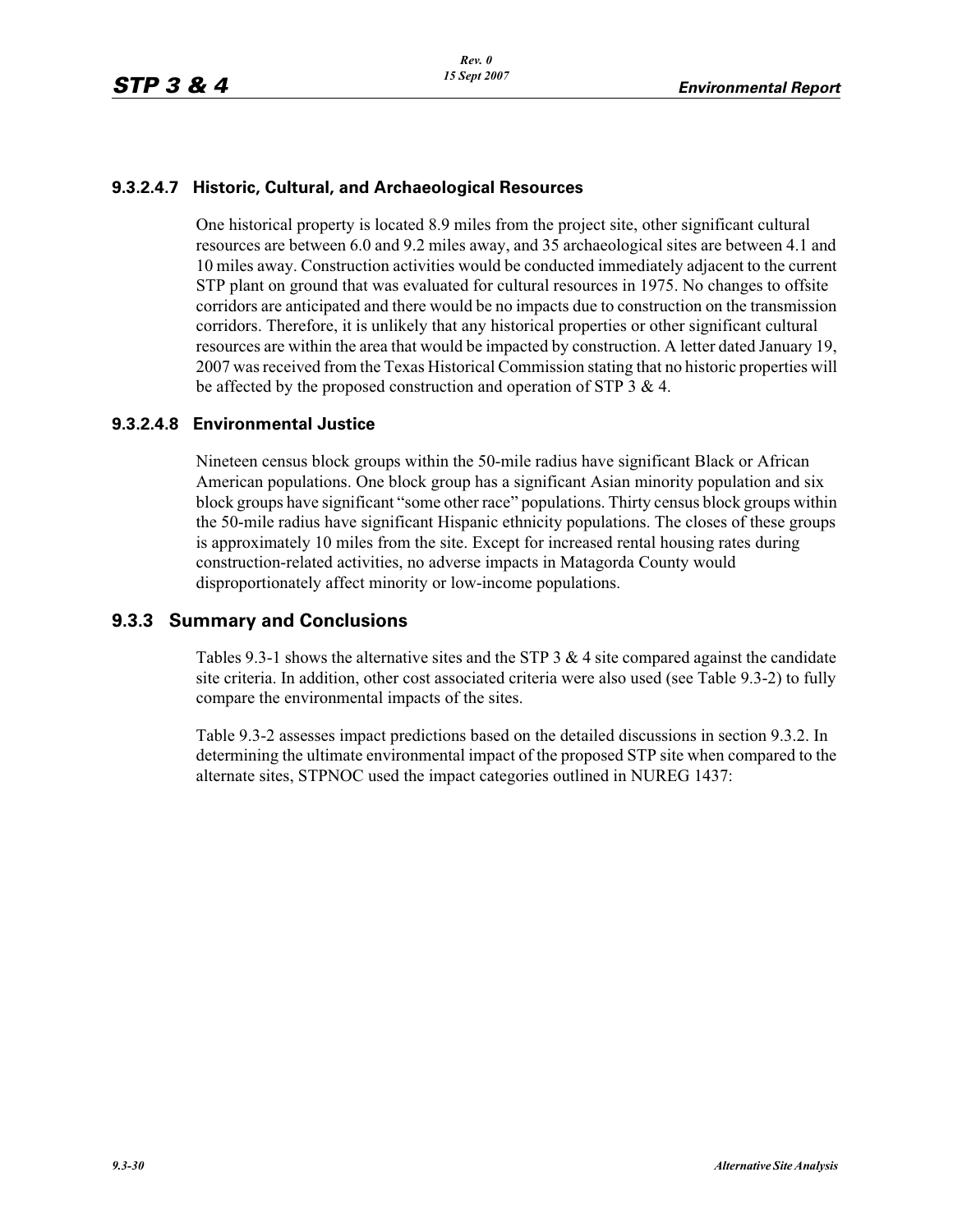- SMALL Environmental effects are not detectable or are so minor that they will neither destabilize nor noticeably alter any important attribute of the resource.
- - MODERATE Environmental effects are sufficient to alter noticeably, but not to destabilize, any important attribute of the resource.
- **I.** LARGE Environmental effects are clearly noticeable and are sufficient to destabilize any important attributes of the resource

In summary, none of the alternative sites is "environmentally preferable" to the proposed site. STPNOC notes that the environmental impacts of the proposed plant on the alternative sites are greater than or equal to the impacts associated with construction and operation of the ABWR at the proposed STP site. Consequently, none of the alternative sites is obviously superior to the STP site.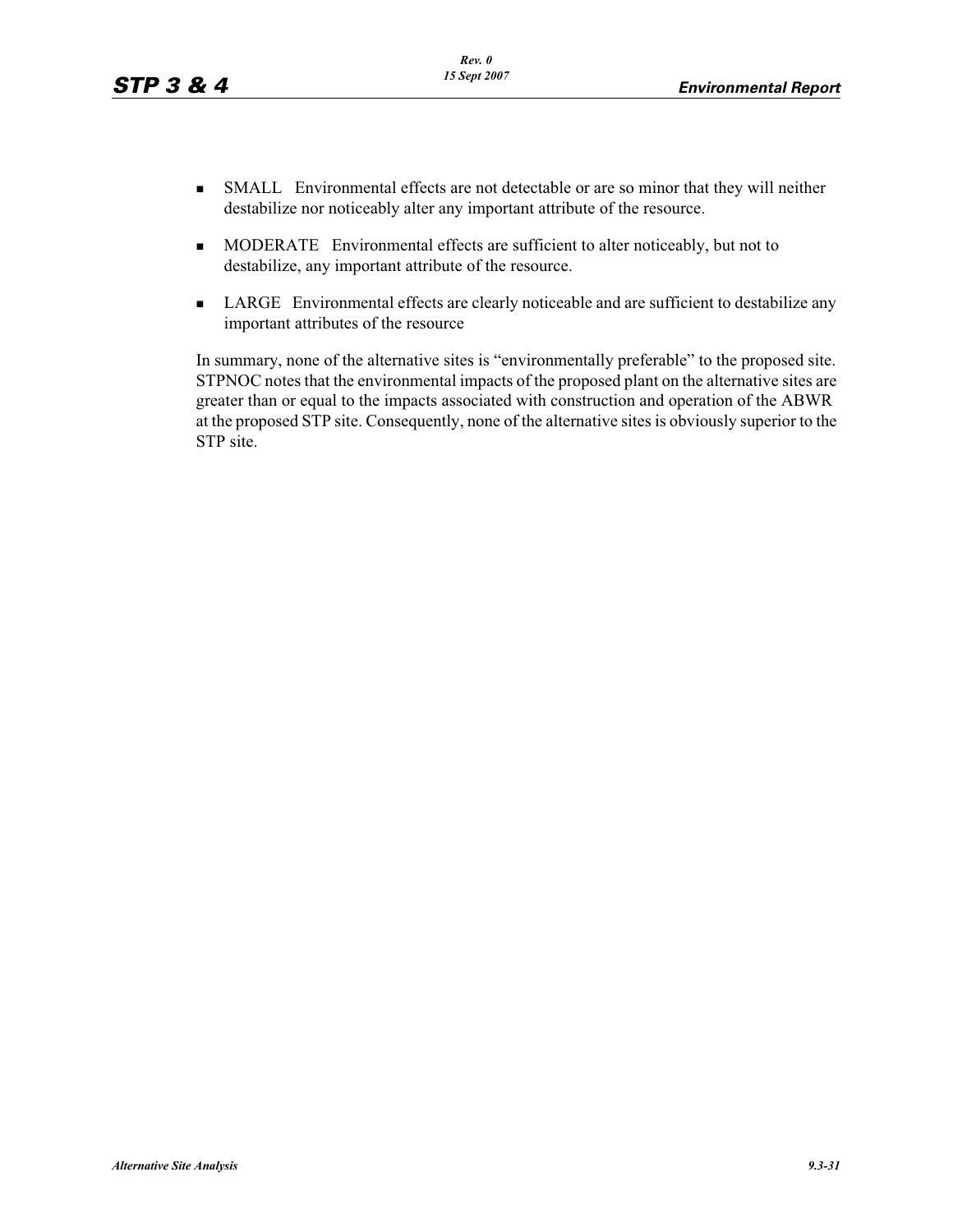## **9.3.4 References**

- 9.3-1 NRC (U.S. Nuclear Regulatory Commission) 1976. Regulatory Guide 4.2, Preparation of Environmental Reports for Nuclear Power Stations, Revision 2, July 1976.
- 9.3-2 NRC (U.S. Nuclear Regulatory Commission) 1999. Standard Review Plans for Environmental Reviews for Nuclear Power Plants, NUREG-1555, October 1999.
- 9.3-3 ERCOT 2006. Long Term System Assessment for the ERCOT Region, December 2006.
- 9.3-4 NRC (U.S. Nuclear Regulatory Commission) 1996. Generic Environmental Impact Statement for License Renewal of Nuclear Plants, NUREG-1437, Volume 1, Office of Nuclear Regulatory Research, Washington, D.C., May 1996.
- 9.3-5 NRC (U.S. Nuclear Regulatory Commission) 1975. South Texas project, Units 1 and 2: Final Environmental Statement, NUREG-75/019, Washington, D.C., March 1, 1975.
- 9.3-6 NRG (NRG Energy) 2006. NRG 2006 Annual Report and Form 10-K.
- 9.3-7 ENSR. 2004. Phase 1 Environmental Site Assessment of Limestone Generating Station, Route 1, Box 85, Jewett, Texas. Document Number 08713-313-600, Report to GC Power Acquisition, LLC, Houston, Texas.
- 9.3-8 USDA (U.S. Department of Agriculture) 2004. 2002 Census of Agriculture. Texas State and County Data. National Agricultural Statistics Service.
- 9.3-9 Siemens 2007.
- 9.3-10 ERCOT 2007. Map of the ERCOT Transmission Grid as of April 2007.
- 9.3-11 EPA List of 156 Mandatory Class I Federal Areas. Code of Federal Regulations. Reference (40 CFR Part 81). Available at http://www.epa.gov/oar/vis/class1.html. Accessed on April 12, 2007.
- 9.3-12 TCAA 2007. Texas Clean Air Act, Texas Health and Safety Code, Chapter 382, 2007.
- 9.3-13 TAC 2007. Texas Administrative Code, Title 30, Chapter 116, 2007.
- 9.3-14 TWDB (Texas Water Development Board) 2006. Brazos G Regional Planning Area - Regional Water Plan, Volume I. January.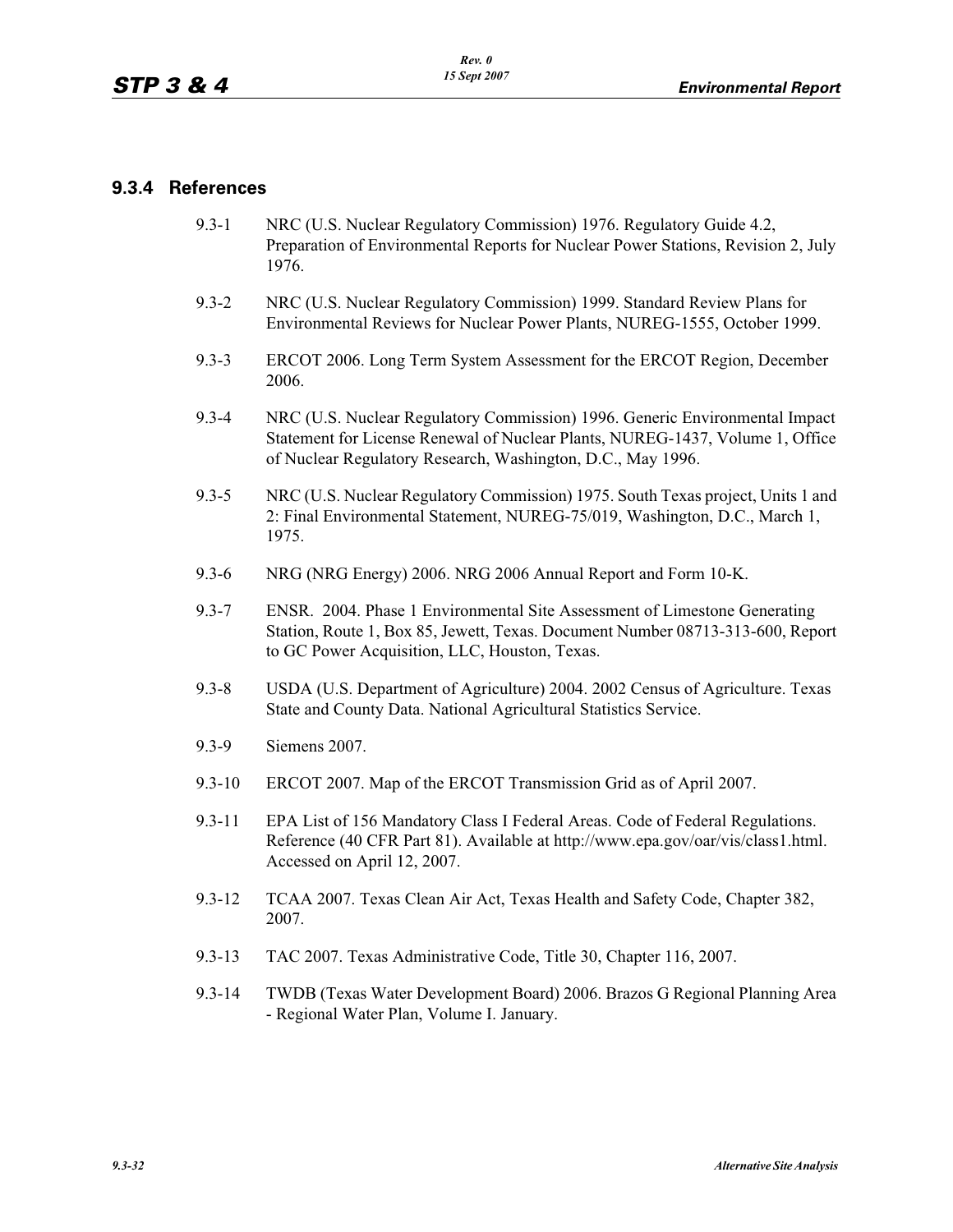- 9.3-15 TWDB (Texas Water Development Board) 2003. Power Generation Water Use In Texas For The Years 2000 Through 2060.
- 9.3-16 FutureGen Alliance 2006. Heart of Brazos Site Environmental Information Volume. PNWD-3767. FutureGen Alliance, Washington, D.C. Submitted to U.S. Department of Energy.
- 9.3-17 NPS (National Park Service) 2006. National Register Information System Available at http://www.nr.nps.gov. Accessed on April 29, 2007.
- 9.3-18 NRC (U.S. Nuclear Regulatory Commission) 1973. Final Supplement to the Final Environmental Impact Statement Related to the Construction of Allens Creek Nuclear Generating Station Unit No. 1, NUREG-0470, Washington, D.C., August 1973.
- 9.3-19 TWDB (Texas Water Development Board) 2007. Water for Texas, Volume II. January.
- 9.3-20 Lovelace, A. Travis et al. 1995. Wildlife Habitat Appraisal for the Proposed Allens Creek Reservoir Site. University of Houston Clear Lake, August 31, 1995. Available at http://www.tpwd.state.tx.us/publications/pwdpubs/pwd\_rp\_t3200\_1052/.
- 9.3-21 NRC (US Nuclear Regulatory Commission). 1978. Final Supplement to the Final Environmental Statement Related to the Construction of Allens Creek Nuclear Generating Station Unit No. 1. Docket No. 50-466. August
- 9.3-22 GoogleEarth 2007. Google Earth (Release 4). January 8. Available at http://earth.google.com.
- 9.3-23 HOT (Handbook of Texas Online, "s. v."). 2007. Henderson County. Available at http://www.tsha.utexas.edu/handbook/online/articles/LL/hc19.html. Accessed on April 29, 2007.
- 9.3-24 TPWD (Texas Parks and Wildlife Department) 2007a. Species account: Bald eagle (Haliaeetus leucocephalus). Available at http://www.tpwd.state.tx.us/huntwild/wild/species/baldeagle/
- 9.3-25 Texas Parks and Wildlife Department (TPWD) 2007c. Rare, Threatened, and Endangered Species of Texas query page. Available at http://gis.tpwd.state.tx.us/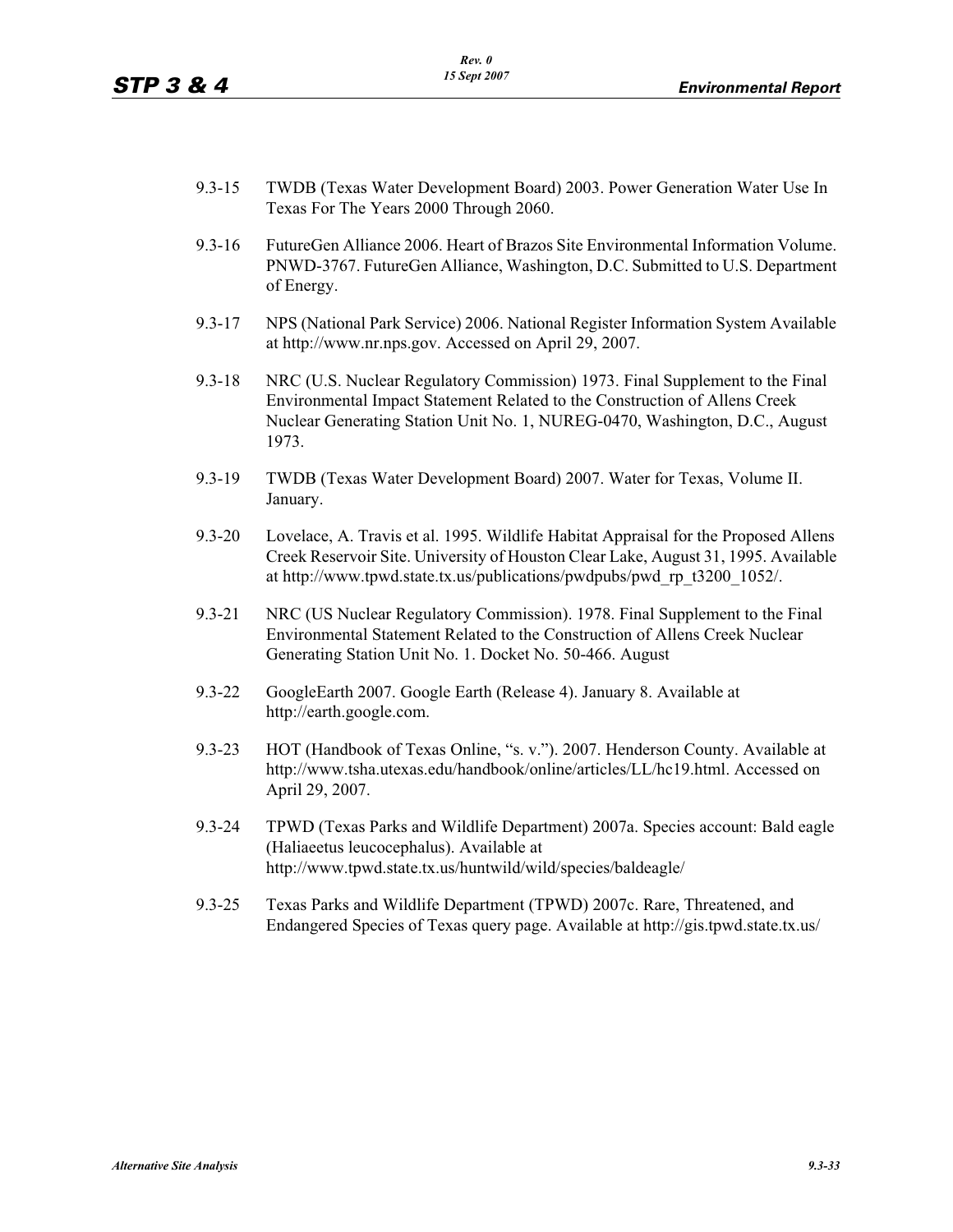|               | Table 9.3-1 Compari                                                                                                                   |                                                                                                              |                                                 |                                                                        | son of Alternative Sites Using General Candidate Criteria                           |                                                                                                                              |                                |
|---------------|---------------------------------------------------------------------------------------------------------------------------------------|--------------------------------------------------------------------------------------------------------------|-------------------------------------------------|------------------------------------------------------------------------|-------------------------------------------------------------------------------------|------------------------------------------------------------------------------------------------------------------------------|--------------------------------|
| Site          | <b>Consumptive Use of</b><br><b>Water</b>                                                                                             | Endangerment<br>No Further<br>Species                                                                        | Spawning<br>Effects on<br>Grounds               | Water Quality<br>Discharge/<br>Effluent                                | No Preemption<br>or Adverse<br>Impacts to<br><b>Land Use</b>                        | Aquatic and<br>Effects on<br>Terrestrial<br>Potential<br>Ecology                                                             | Characteristics<br>Population  |
| Limestone     | Minor consumptive use<br>of ground and surface<br>water                                                                               | the site<br>Occur in vicinity<br>but not at                                                                  | spawning grounds<br>No record of<br>at the site | anticipated to be<br>regulatory limits<br>within current<br>Discharges | additional land use<br>No preemption or                                             | impacts; aquatic<br>expected to be<br>habitat may be<br>similar to STP<br>resources<br>Effects to<br>terrestrial<br>affected | Meets 10 CFR<br>$\frac{0}{10}$ |
| Allen's Creek | Minor consumptive use<br>of groundwater; surface<br>construction of Allen's<br>water requirements<br>Creek Reservoir<br>dependent on  | the site<br>Occur in vicinity<br>but not at                                                                  | spawning grounds<br>No record of<br>at the site | anticipated to be<br>regulatory limits<br>within current<br>Discharges | would alter land<br>from vacant to<br>Construction<br>industrial                    | reservoir will affect<br>Construction of<br>aquatic habitat                                                                  | Meets 10 CFR<br>100            |
| Malakoff      | the existing long-range<br>require modification to<br>requirements would<br>water management<br>plans for the region<br>Surface water | would contain new<br>transmission lines,<br>and counties that<br>the site<br>Occur in vicinity<br>but not at | spawning grounds<br>No record of<br>at the site | anticipated to be<br>regulatory limits<br>within current<br>Discharges | from farmland and<br>would alter land<br>woodlands to<br>Construction<br>industrial | impact terrestrial<br>corridors may<br>transmission<br>Length of<br>habitats                                                 | Meets 10 CFR<br>100            |
| STP           | would warrant mitigation<br>Impacts to groundwater<br>construction activities<br>during peak                                          | Construction and<br>impact protected<br>operation would<br>not adversely<br>species.                         | spawning grounds<br>No record of<br>at the site | anticipated to be<br>egulatory limits<br>within current<br>Discharges  | additional land use<br>No preemption or                                             | Effects expected<br>to be similar to<br>STP impacts                                                                          | Meets 10 CFR<br>100            |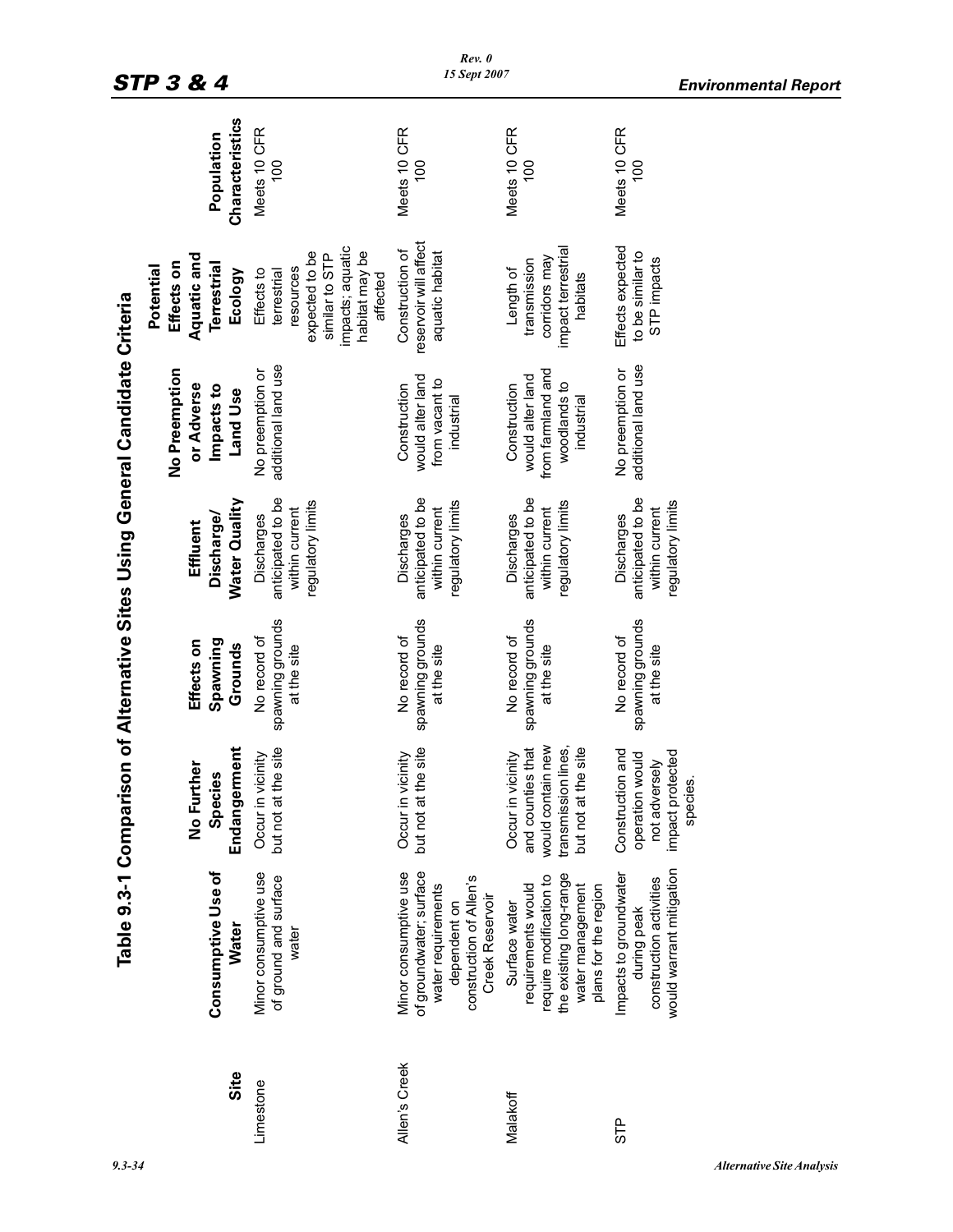| <b>Topic Areas for</b>                                |                                                                                                                                                                                                                                                                                 |                                                                                                                                                                                       |                                                                                                                                                                                                                         |                                                                                                                                                                                                                                                                                             |
|-------------------------------------------------------|---------------------------------------------------------------------------------------------------------------------------------------------------------------------------------------------------------------------------------------------------------------------------------|---------------------------------------------------------------------------------------------------------------------------------------------------------------------------------------|-------------------------------------------------------------------------------------------------------------------------------------------------------------------------------------------------------------------------|---------------------------------------------------------------------------------------------------------------------------------------------------------------------------------------------------------------------------------------------------------------------------------------------|
| <b>Evaluation</b>                                     | <b>STP</b>                                                                                                                                                                                                                                                                      | <b>Limestone</b>                                                                                                                                                                      | <b>Allen's Creek</b>                                                                                                                                                                                                    | <b>Malakoff</b>                                                                                                                                                                                                                                                                             |
| Land use                                              | <b>SMALL</b><br>Land use will not change                                                                                                                                                                                                                                        | <b>SMALL</b><br>Land use will not change                                                                                                                                              | <b>SMALL TO MODERATE</b><br>Land use will change<br>from agricultural to<br>industrial                                                                                                                                  | SMALL<br>Former industrial site;<br>some loss of agricultural<br>use, but expected to be<br>minimal                                                                                                                                                                                         |
| <b>Air Quality</b>                                    | <b>SMALL</b><br>Any construction and<br>operation impacts will be<br>mitigated                                                                                                                                                                                                  | <b>SMALL</b><br>Any construction and<br>operation impacts will be<br>mitigated                                                                                                        | <b>SMALL</b><br>Any construction and<br>operation impacts will be<br>mitigated                                                                                                                                          | <b>SMALL</b><br>Any construction and<br>operation impacts will be<br>mitigated                                                                                                                                                                                                              |
| Water                                                 | <b>SMALL</b><br>Any shortage during<br>peak construction will be<br>mitigated                                                                                                                                                                                                   | <b>SMALL</b><br>Need for water will be<br>minimized by using dry<br>cooling technology                                                                                                | SMALL TO MODERATE<br>Ground water an<br>uncertain source -<br>cooling water will be<br>provided by future<br>reservoir                                                                                                  | <b>SMALL</b><br>Will require modifications<br>to the region's existing<br>long-range water<br>management plan                                                                                                                                                                               |
| <b>Terrestrial Ecology</b>                            | <b>SMALL</b><br>Listed and/or protected<br>species present at site<br>should not be impacted<br>due to distance from<br>construction site and<br>limited duration of<br>construction activities                                                                                 | <b>SMALL</b><br>Use of mostly existing<br>transmission corridors<br>will limit impact on<br>sensitive species                                                                         | <b>SMALL</b><br>Brevity of transmission<br>corridor and low number<br>sensitive species will<br>limit impact on sensitive<br>species.                                                                                   | <b>SMALL</b><br>No endangered species<br>or habitat were identified<br>or likely in the new<br>transmission corridors.                                                                                                                                                                      |
| Aquatic Ecology                                       | <b>SMALL</b><br>No listed, threatened or<br>endangered species<br>expected to be affected.<br>Area to be disturbed is<br>small and in a protected<br>near shore area already<br>dedicated to intake<br>functions.                                                               | SMALL TO MODERATE<br>Water consumption for<br>operation may affect the<br>aquatic environment                                                                                         | <b>SMALL</b><br>Necessary intake and<br>discharge structures<br>may affect sensitive<br>species                                                                                                                         | <b>SMALL</b><br>Necessary intake and<br>discharge structures<br>may affect sensitive<br>species                                                                                                                                                                                             |
| Socioeconomics                                        | SMALL TO MODERATE<br>Impacts of construction<br>workforce and increase<br>in K-12 student<br>population could have<br>MODERATE adverse<br>impacts in Matagorda<br>County.<br>However, increased<br>taxes and jobs in the<br>county may have a<br>MODERATE beneficial<br>impact. | <b>SMALL</b><br>Population increases<br>from workforce not likely<br>to result in adverse<br>socioeconomic effects.<br>Increased taxes may<br>result in MODERATE<br>beneficial impact | SMALL TO MODERATE<br>Impacts of construction<br>workforce could have<br>MODERATE impacts in<br>Austin County. However,<br>increased taxes and jobs<br>in the county may have a<br><b>MODERATE</b> beneficial<br>impact. | <b>SMALL TO MODERATE</b><br>Construction and<br>operation on<br>undeveloped site will<br>likely result in complaints<br>regarding diminution in<br>enjoyment of physical<br>environment. However,<br>increased taxes and jobs<br>in the county may have a<br>MODERATE beneficial<br>impact. |
| Historic, Cultural, and<br>Archeological<br>Resources | <b>SMALL</b><br>No historic or cultural<br>resources at site.                                                                                                                                                                                                                   | <b>SMALL</b><br>No historic or cultural<br>resources at site.                                                                                                                         | <b>SMALL</b><br>No historic or cultural<br>resources at site.                                                                                                                                                           | <b>SMALL</b><br>Archaeological sites<br>identified at site, but<br>none eligible for federal<br>listing.                                                                                                                                                                                    |

# **Table 9.3-2 Comparison of Candidate and Proposed Sites**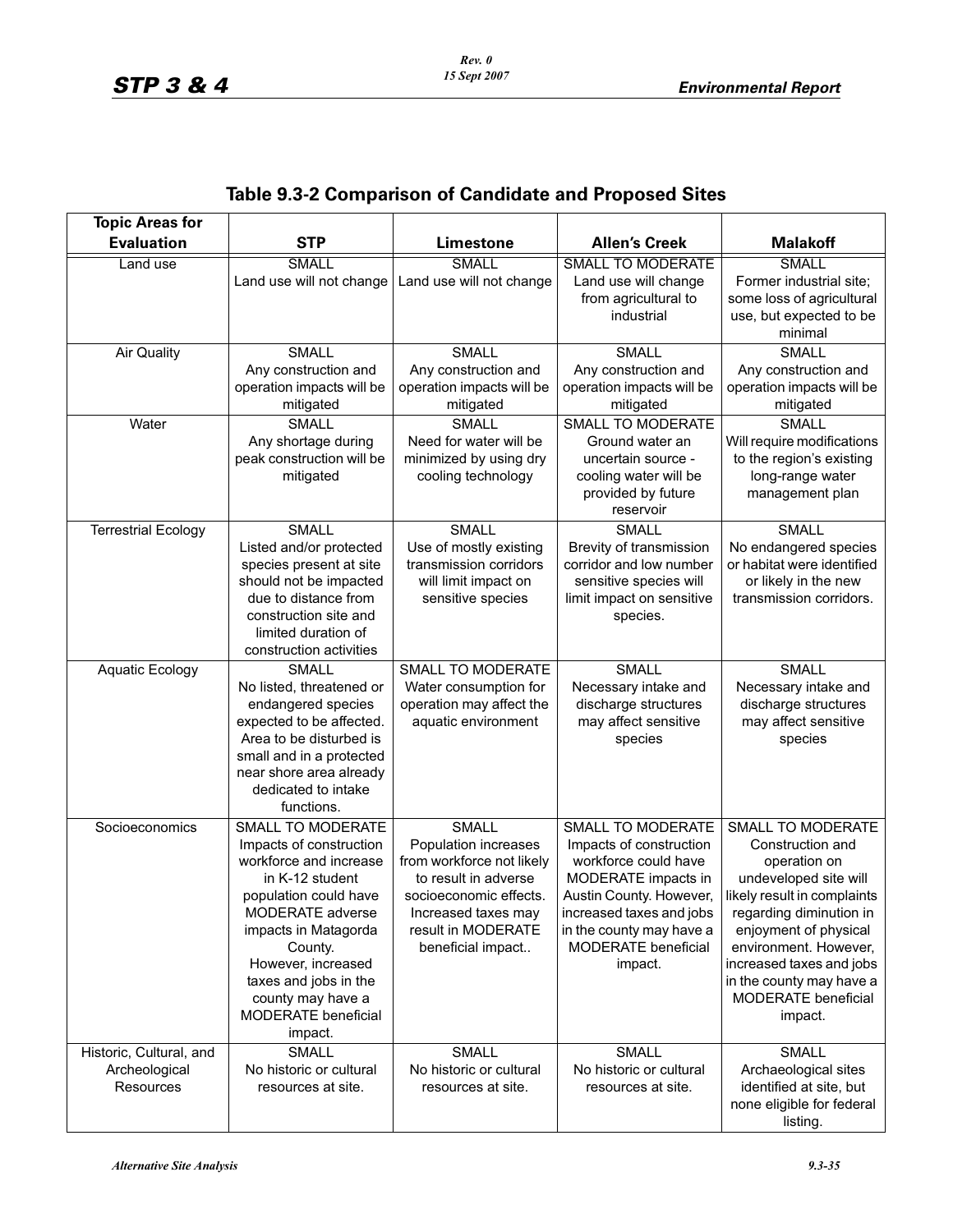| <b>Topic Areas for</b>        |                           |                            |                             |                           |
|-------------------------------|---------------------------|----------------------------|-----------------------------|---------------------------|
| <b>Evaluation</b>             | <b>STP</b>                | Limestone                  | <b>Allen's Creek</b>        | <b>Malakoff</b>           |
| <b>Environmental Justice</b>  | <b>SMALL</b>              | SMALL                      | SMALL                       | <b>SMALL</b>              |
|                               | No adverse impacts will   | No adverse impacts will    | No adverse impacts will     | No adverse impacts will   |
|                               | disproportionately affect | disproportionately affect  | disproportionately affect   | disproportionately affect |
|                               | minority populations      | minority populations       | minority populations        | minority populations      |
| <b>Transmission Corridors</b> | <b>SMALL</b>              | SMALL TO MODERATE          | <b>SMALL TO LARGE</b>       | SMALL TO MODERATE         |
|                               | No new offsite            | Requires two new           | <b>Estimated to require</b> | New transmission could    |
|                               | transmission lines        | transmission lines. Both   | approximately 60 miles      | be built in the existing  |
|                               | required                  | can likely be installed    | of corridor and a 200-      | ROW, but the ROW may      |
|                               |                           | within the existing 345    | foot ROW to connect to      | be need to be expanded    |
|                               |                           | kilovolt transmission line | ERCOT grid-not              | for some or all new       |
|                               |                           | ROWs.                      | expected to permanently     | transmission lines        |
|                               |                           | If new corridors are       | affect agricultural areas   | If expansion is required  |
|                               |                           | required, expected         | or residents (due to low    | the short term adverse    |
|                               |                           | adverse impacts will be    | population density)         | effects may be            |
|                               |                           | <b>LARGE during</b>        | Short term impacts of the   | MODERATE due to           |
|                               |                           | construction, and          | new construction could      | clearing and grubbing.    |
|                               |                           | SMALL during operation.    | be MODERATE to              |                           |
|                               |                           |                            | LARGE, depending on         |                           |
|                               |                           |                            | the location of the new     |                           |
|                               |                           |                            | corridors.                  |                           |
| Transportation                | SMALL TO MODERATE         | SMALL TO MODERATE          | SMALL TO MODERATE           | SMALL TO MODERATE         |
|                               | Impacts during peak       | Impacts during peak        | Impacts during peak         | Impacts during peak       |
|                               | construction could be     | construction could be      | construction could be       | construction could be     |
|                               | SMALL to MODERATE         | <b>SMALL to MODERATE</b>   | <b>SMALL to MODERATE</b>    | <b>SMALL to MODERATE</b>  |
|                               | because of congestion.    | because of congestion.     | because of congestion.      | because of congestion.    |
|                               | Impacts during operation  | Impacts during operation   | Impacts during operation    | Impacts during operation  |
|                               | would be SMALL.           | would be SMALL.            | would be SMALL.             | would be SMALL.           |
| Is the Site                   | Proposed site             | Impacts are greater than   | Impacts are greater than    | Impacts are greater than  |
| Environmentally               |                           | or equal to proposed site  | or equal to proposed site   | or equal to proposed site |
| Preferable?                   |                           |                            |                             |                           |

# **Table 9.3-2 Comparison of Candidate and Proposed Sites (Continued)**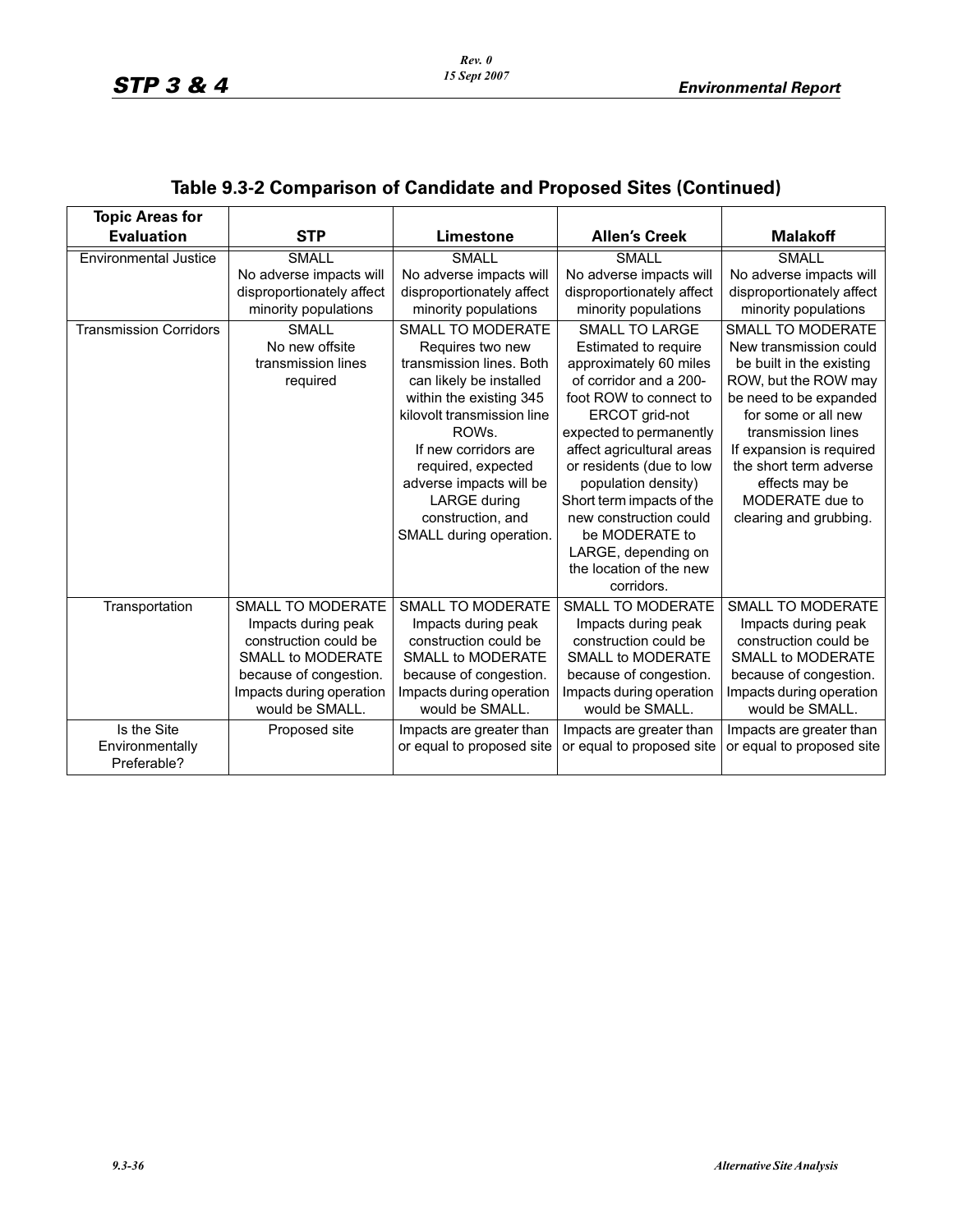#### *Rev. 0 15 Sept 2007*

## **Figure 9.3-1 Alternative Site Process**